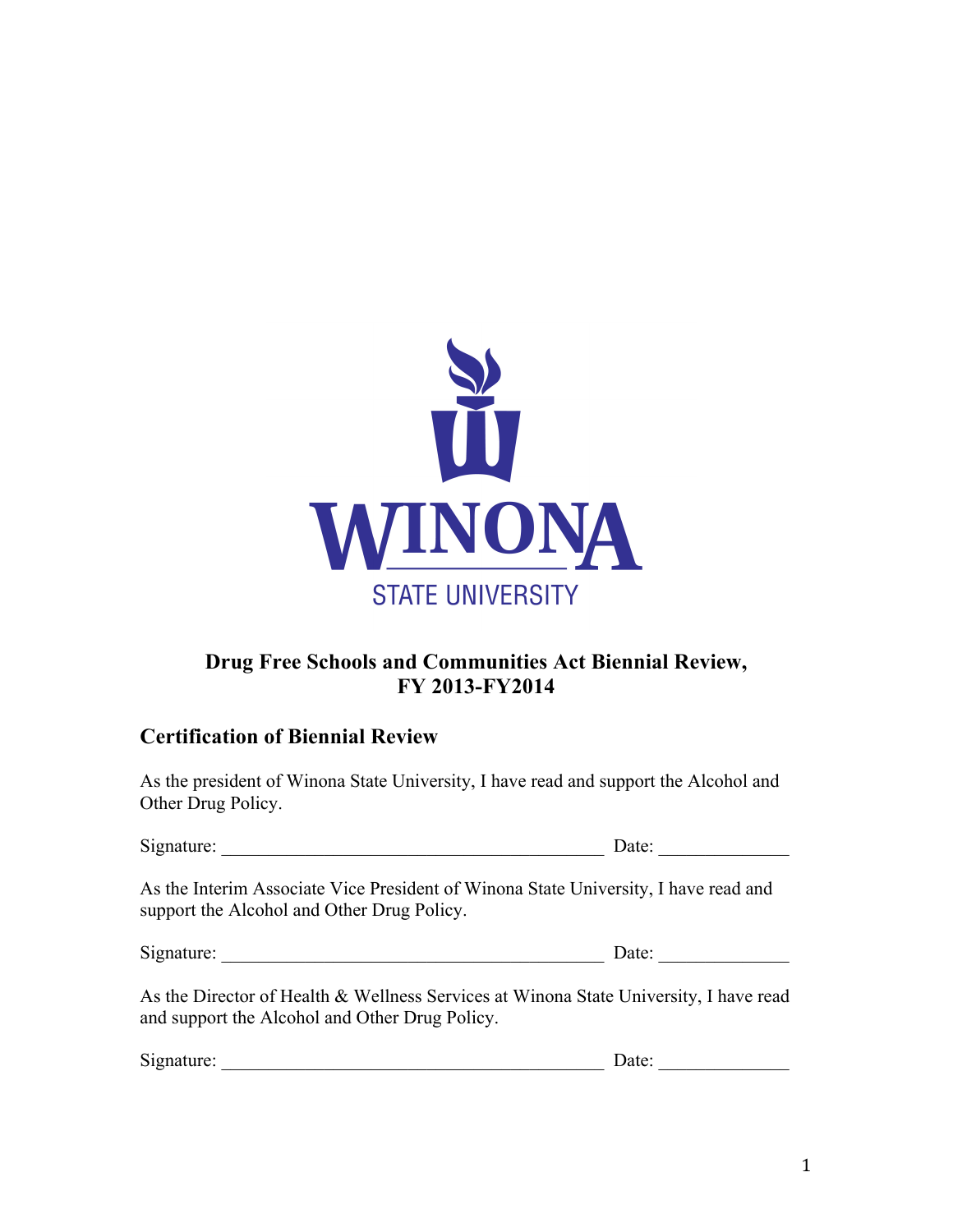The Drug Free Schools and Communities Act requires institutions of higher education to conduct a biennial review of their alcohol and other drug policies and prevention programs in order to identify and implement the needed changes. The biennial review has two objectives:

"1. To determine the effectiveness of, and to implement any needed changes to the Alcohol and Other Drug (AOD) prevention program, and 2. To ensure that campuses enforce the disciplinary sanctions for violating standards of conduct consistently (DeRicco, 2006, p.13)"

The following is a report resulting from the Biennial Review of Winona State University's alcohol and other drug prevention program implementation and policy enforcement for the 2012-2013 and 2013-2014 academic years.

The biennial review report can be found on the Health Promotion website under the Alcohol & Drug Prevention tab on the left side of the page. The report can also be requested by contacting the Health & Wellness Promotion Coordinator in Health & Wellness Services.

# **Alcohol & Other Drug Prevention Program Goals**

Winona State University's AOD prevention program goals include:

- Foster changes in and beyond Winona State University to decrease illegal and high risk use of alcohol and other drugs while improving academic success, retention and wellbeing of all students in fulfilling WSU's mission "A Community of Learners Improving Our World".
- Educate students via peer education methodologies and high quality evidence based programs in alcohol and other drug use prevention.
- Engage students in all aspects of research and program development to assure high quality and appropriate prevention messages that resonate with the student population.
- Empower Students via peer education methodologies to make informed lifetime decisions regarding substance use and abuse.
- Develop and increase partnerships and collaboration with University entities and with other local community, state and national partners.
- Provide a reasonable level of care for individuals through AOD education, counseling, referral and treatment.
- Provide a safe and welcoming campus environment where students in recovery can receive support while working towards degree completion.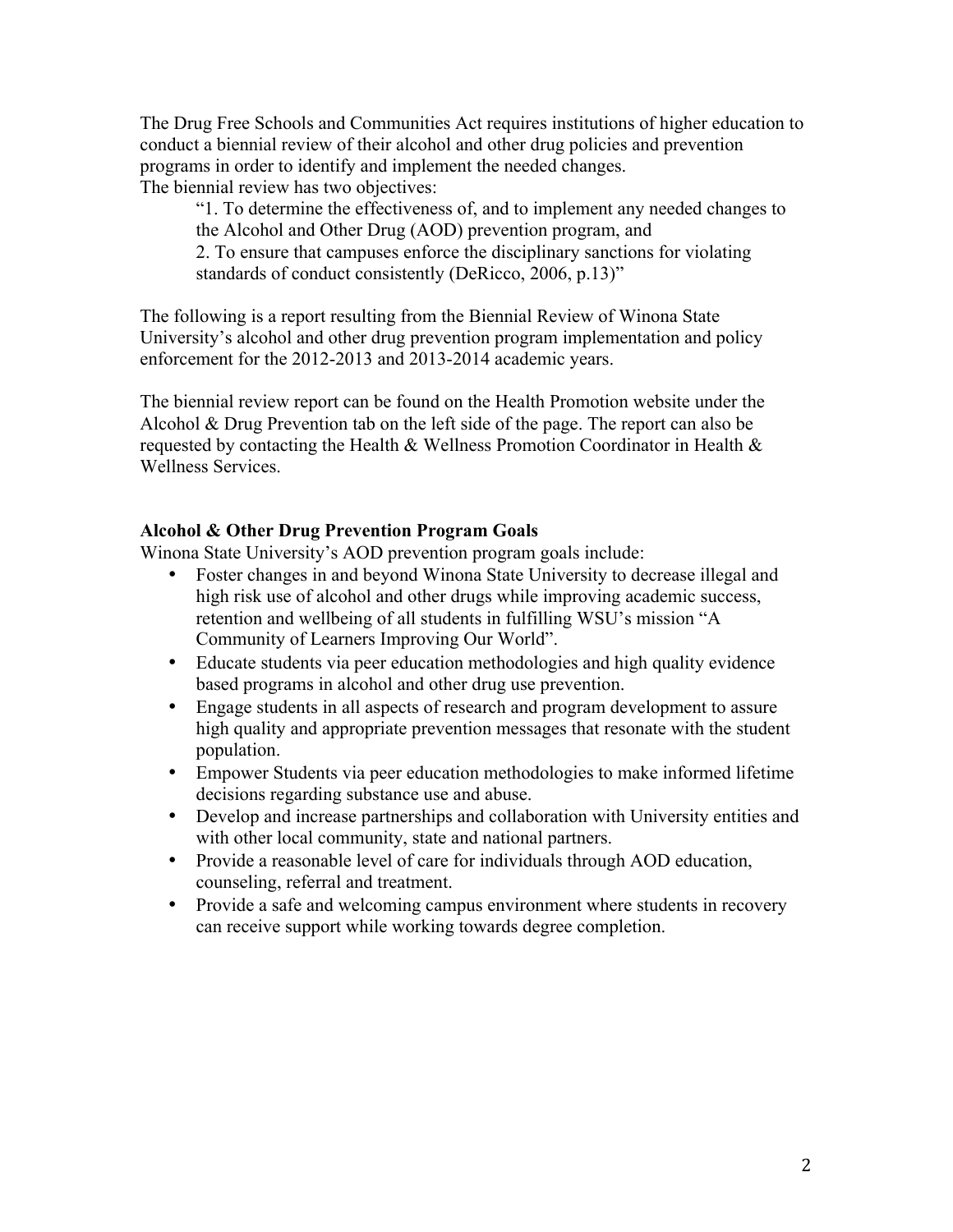# **Winona State University Alcohol & Other Drug Prevention Program Elements**

WSU Health & Wellness Services utilizes the typology matrix provided by the Higher Education Center for Alcohol and Other Drug and Violence Prevention.

| Winona State University Typology Matrix                                                                                             |                                                                                                                  |                                                                                                                                                                                                                                                                                                           |                                                                                                                                                                                                                                                                                                           |                                                                                                                           |                              |
|-------------------------------------------------------------------------------------------------------------------------------------|------------------------------------------------------------------------------------------------------------------|-----------------------------------------------------------------------------------------------------------------------------------------------------------------------------------------------------------------------------------------------------------------------------------------------------------|-----------------------------------------------------------------------------------------------------------------------------------------------------------------------------------------------------------------------------------------------------------------------------------------------------------|---------------------------------------------------------------------------------------------------------------------------|------------------------------|
|                                                                                                                                     | Individual                                                                                                       | Group                                                                                                                                                                                                                                                                                                     | Institution                                                                                                                                                                                                                                                                                               | Community                                                                                                                 | State &<br>Federal<br>Policy |
| Knowledge, Attitudes,<br><b>Behavioral Intentions</b><br>Cognitive/Behavioral<br>Motivational<br>Enhancement<br>Education/Awareness | E CheckUp To Go<br>Programs<br>(Referred)<br>Motivational<br>Interviewing<br>through E CheckUp<br>To Go Programs | Choices: Getting the Facts<br><b>Courses: Group Based</b><br>Education<br>Residence Life Student Staff<br>Training<br>Order In Programming through<br><b>Health Promotion</b>                                                                                                                             | New Student Orientation: Campus<br>Speaker and group discussion<br>courses<br><b>Orientation Semester Course</b>                                                                                                                                                                                          | <b>HERS</b> Practicum<br>Participatory Film<br>Series<br><b>Bar Coaster Series</b>                                        |                              |
| <b>Environmental Change</b><br><b>Alcohol Free Options</b><br>Normative Environment<br>Policy Enforcement                           | Conduct sanctions<br>for alcohol and<br>drug policy<br>violations<br>E CheckUp To Go<br>programs (referred)      | Alcohol Free Programing<br>Occurring on a regular basis:<br>Intramurals, UPAC Events,<br>RHA Events, Residence Life<br>Staff Events, Student<br>Organization Events, Athletic<br>Events, Etc.<br>Health Promotion Special Event<br>Programming: Breakfast with<br>Champions & Party $\omega$ The<br>Well. | Alcohol & Drug Free Campus<br><b>Annual Policy Notification</b><br>Programs<br>SAFE Survey (Alcohol & Other<br>Drug Norms)<br>Boynton College Student Health<br>Survey<br><b>WSU Amnesty Policy</b><br>H&WS Monitoring, Learning and<br><b>Evaluation Committee (HERS</b><br>Practicum Assessment Day and | Crime Prevention<br>Taskforce<br>(Community/Law<br>Enforcement/<br>University)<br>Social Host<br>Ordinance, City,<br>2012 |                              |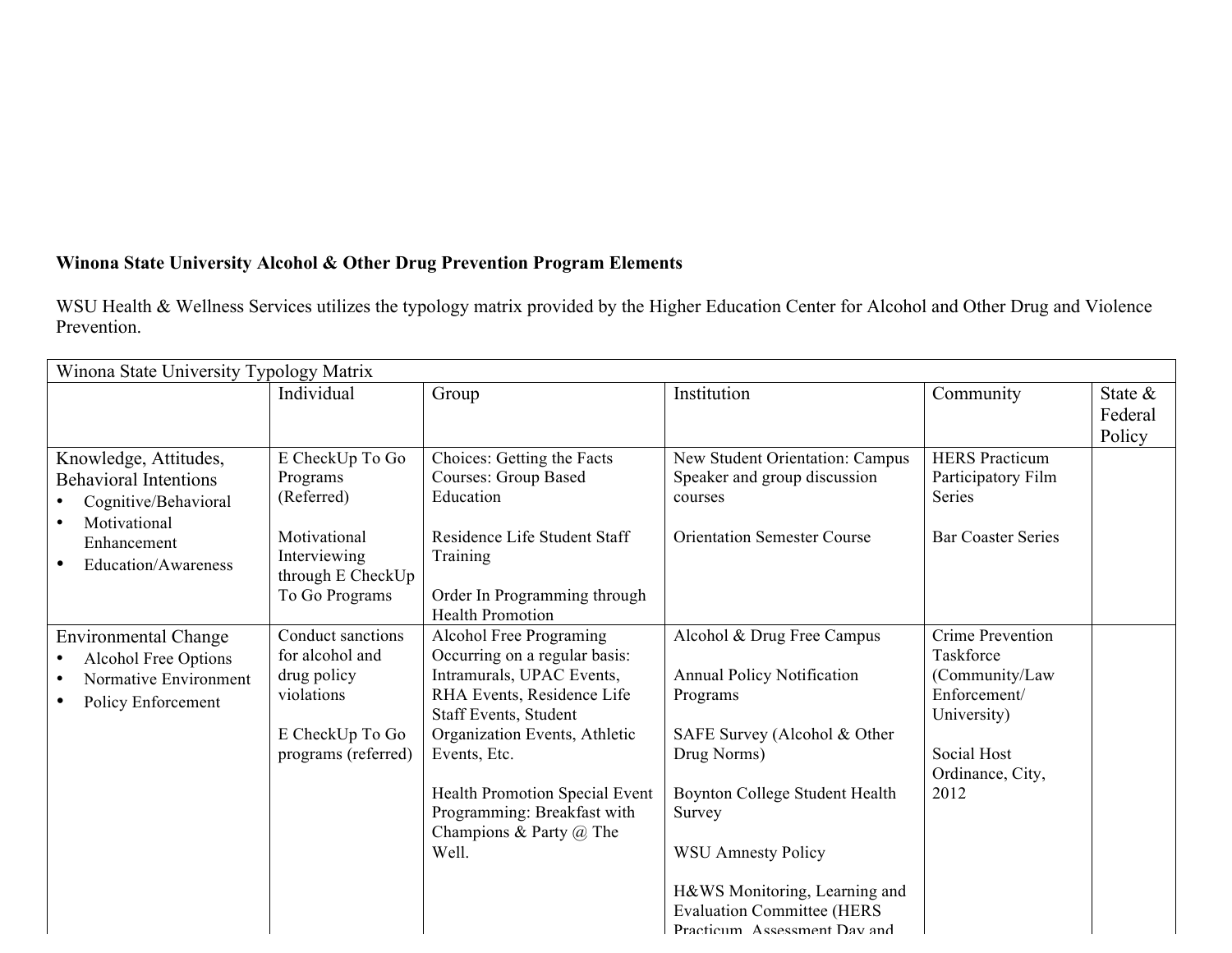|                          |                                                                                           |                            | Conduct & Prevention Team                                                                                             |                             |  |
|--------------------------|-------------------------------------------------------------------------------------------|----------------------------|-----------------------------------------------------------------------------------------------------------------------|-----------------------------|--|
| <b>Health Protection</b> | RA Security<br>Rounds/Social<br>Rounds<br>Security-Welfare<br>Checks<br>Magnets on Policy | Warriors in Recovery Group | <b>BAIT</b> (Behavioral Assessment<br>Intervention Team)<br><b>Friday Morning Classes</b><br><b>Security Shuttles</b> | Winona Transit Safe<br>Ride |  |
|                          | and Alcohol<br>Poisoning                                                                  |                            |                                                                                                                       |                             |  |
| Intervention/Treatment   | Community<br>Referrals if Needed                                                          |                            |                                                                                                                       |                             |  |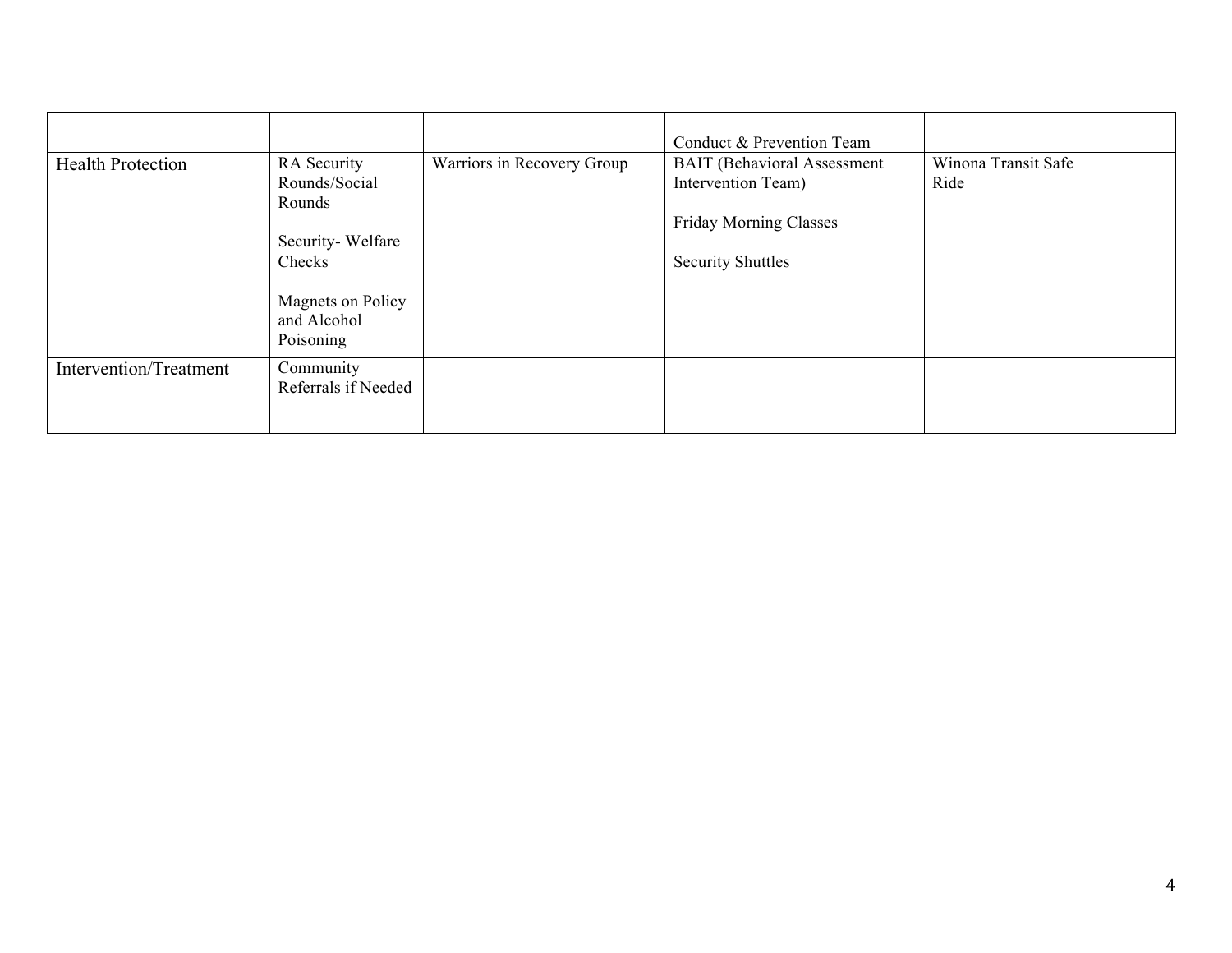## **Affecting Knowledge, Attitudes and Behavioral Intentions**

This category of activities includes cognitive/behavioral strategies, motivational enhancement, and educational/awareness programming. These are aimed at "changing people's knowledge, attitudes, skills, self efficacy, and behavioral intentions regarding reduced alcohol use" (Langford and DeJong, 2008, p.5).

### *Motivational Enhancement*

#### *E CheckUp To Go Programs*

WSU offers E CheckUp To Go Programs for both Alcohol and Marijuana use to give students personalized evaluation of their use, negative consequences, and social norms clarification. Students may either self refer or be required to complete the assessment(s) as part of university adjudication. The E CheckUp To Go Programs are developed and produced by San Diego State University. In addition to the web based assessment, WSU utilizes a trained graduate assistant to provide a motivational interview for students once the assessment is completed.

#### *Education/Awareness*

#### *Choices: Getting the Facts*

In addition to E CheckUp To Go programs, WSU offers a 1 hour group based interactive alcohol abuse prevention program called Choices: Getting the Facts. This course utilizes the interactive journaling curriculum to engage students in self reflection and discussion about facts, risks and norms associated with alcohol while equipping them with information, strategies and skills to make wise decisions. The course is taught by a trained graduate assistant in Health & Wellness Services. The curriculum is based upon research by the University of Washington Addictive Behaviors Research, which has been recognized by NIAAA and SAMHSA as leading alcohol abuse prevention for college students. Students may either self refer or be required to complete the course as part of university adjudication.

#### *New Student Orientation*

During first year student orientation, "Be the Life of the Party Alcohol Free" presentation by Adam Lo Dolce is a large group interactive presentation including information on social confidence, consequences of alcohol, self expression, and norms clarification. Adam has spoken at both the Fall 2012 and Fall 2013 First Year Orientation Events.

#### *Training/Professional Development*

Various campus departments request alcohol and other drug prevention programs through the Health Promotion Office for student staff training and education such as Residence Life and Housing, Freshman Orientation Committee, etc.

#### *Order In/Don't Cancel That Class Programming*

Order In and Don't Cancel That Class Programming are a set of 1 hour group based educational sessions offered by the staff of the Health Promotion Office to student groups/organizations, departments, university programs and professors utilizing participatory approaches in numerous topics. All of the programs have evaluation tools, handouts and facilitator guide. The health promotion staff consists of trained graduate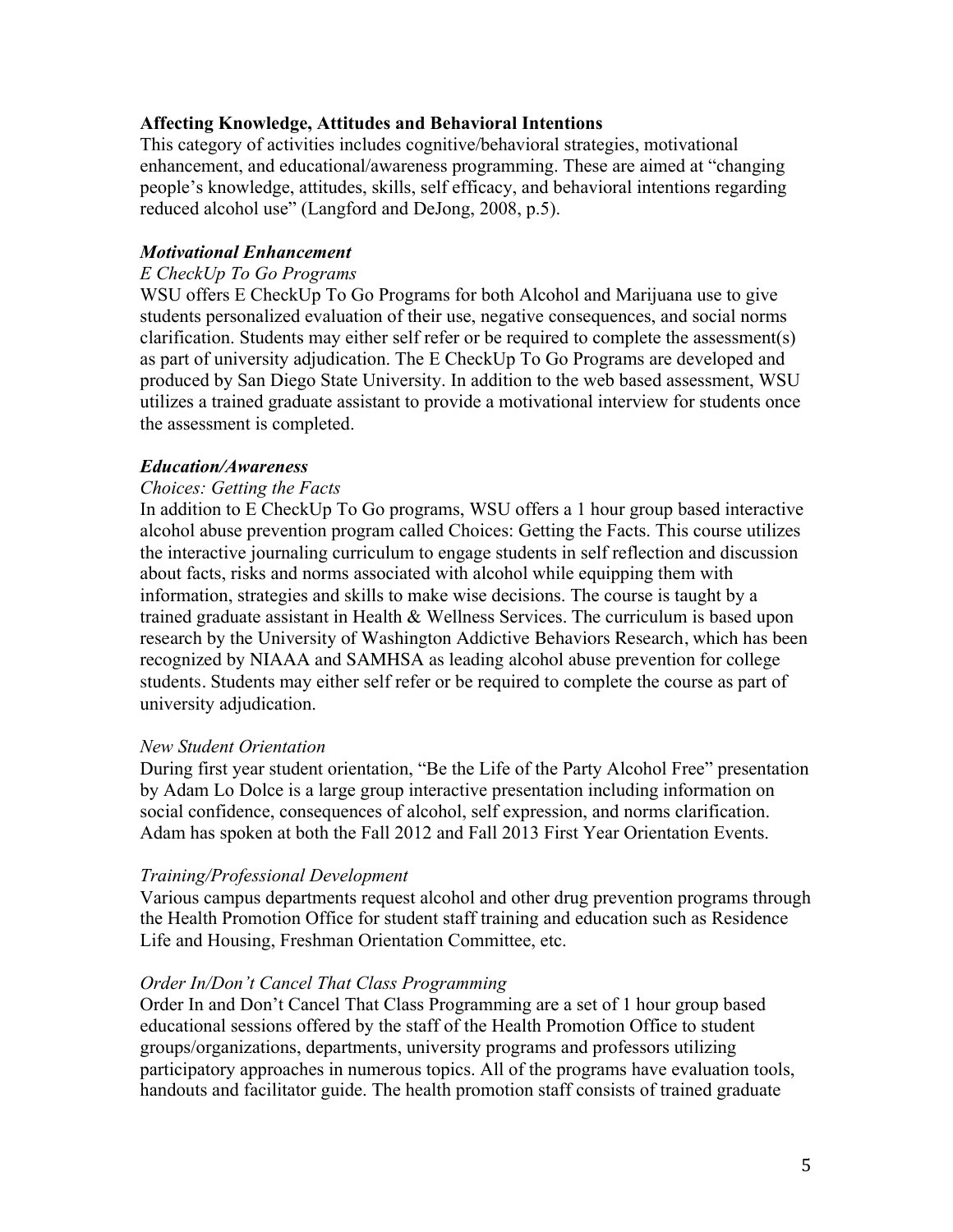assistants and trained peer educators. Topics include: nutrition, stress, sleep, sexual health, mental health/suicide prevention, alcohol and other drugs, digital life presence, gender based violence (stalking, harassment, sexual assault, etc.) and more.

#### *HERS Practicum Participatory Film Series*

The Health Education and Rehabilitative Sciences Practicum in 2012 produced a series of participatory film and discussion experiences for both students and the greater Winona Community. The films are still utilized in education programs such as Order In/Don't Cancel That Class and student staff training.

#### *Bar Coaster Series*

In 2013, Student Health & Wellness Advocates created a series of educational coasters for distribution to local bars and restaurants. Messages included: standard drink sizes, principles of BAC, and local alcohol and other drug treatment/intervention community resources.

#### **Environmental Management**

Environmental management strategies are those that seek to eliminate or modify the environmental factors that contribute to the problem (Langford and DeJong, 2008). There are five categories of environmental management: alcohol free options, alcohol marketing/promotion, promoting a healthy normative environment, reducing alcohol availability and policy development and enforcement (DeRicco, 2006).

#### *Alcohol Free Options*

#### *Breakfast with Champions*

Breakfast with Champions is a university wide breakfast on Homecoming Saturday sponsored by Health & Wellness Services, Student Senate, Student Life and Development and Student Health & Wellness Advocate Club. The event is an alcohol free, free breakfast party open to all to encourage students to come early to on campus homecoming traditions bypassing local "eggs and kegs" traditions.

#### *Party @ Well*

Party @ The Well is a traveling party education program that interacts utilizes trained peer advocates to educate students on alcohol poisoning, standard drink sizes, and ways to have fun alcohol free, while students wait in line for the annual University Programming & Activity Committee (UPAC) Spring Concert in March. The concert brings larger acts to campus with general admission style seating. Thus a line of students waiting to enter concert begins around 11am for a 9pm concert. The program is designed to meet students where they are at and interactively engage a "captive audience".

#### *University Programming & Activity Committee (UPAC)*

The University Programming & Activity Committee (UPAC) sponsors numerous alcohol free events multiple nights of the week throughout the academic year on a regular basis. All programming is designed to attract students to events on campus rather than off campus events or non university sponsored events.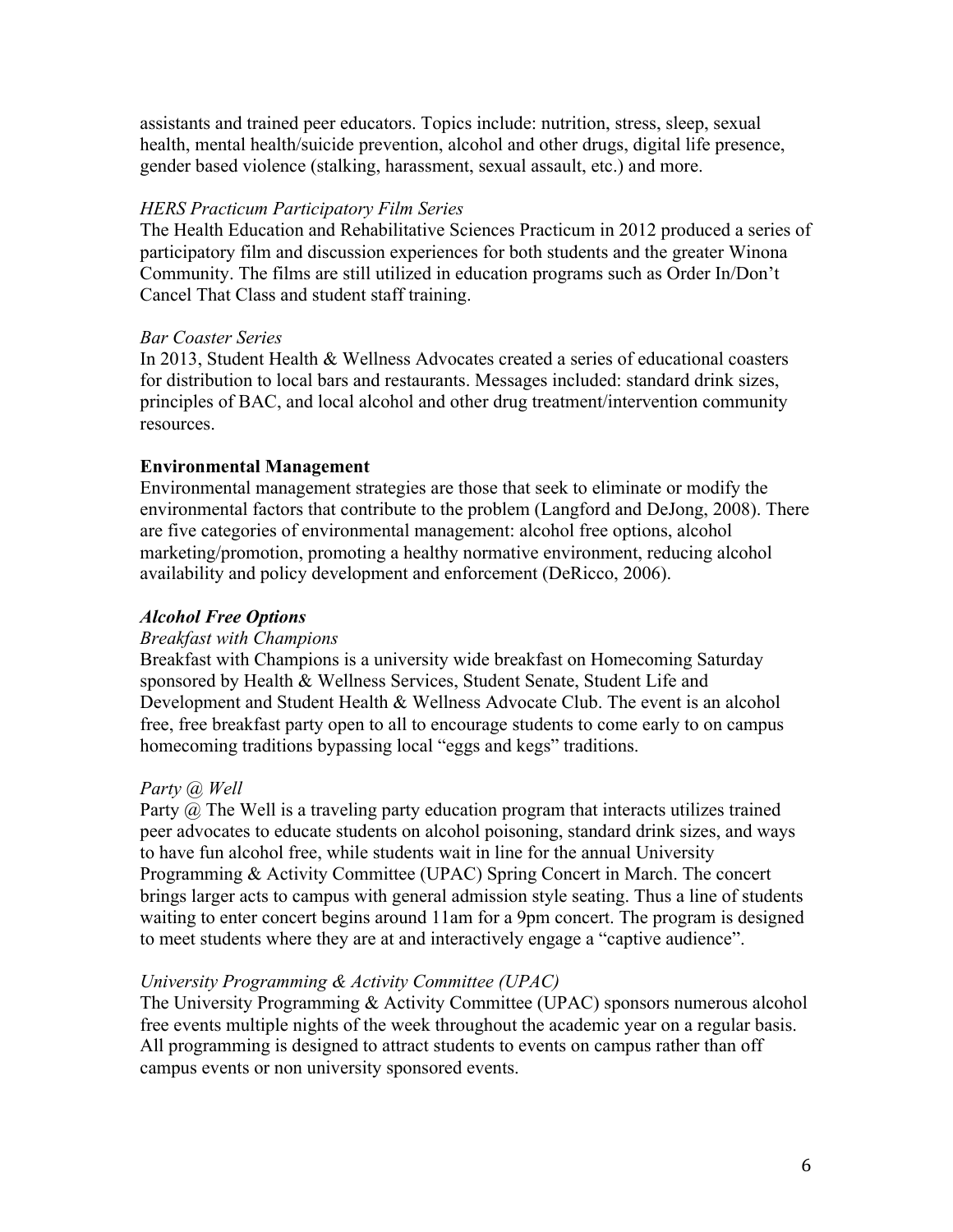### *Residence Life Alcohol Free Housing and Programming*

WSU Housing and Residence Life continues to offer substance free housing and programing to WSU students on a regular basis. West Campus Residential Houses with unique house interests (health & wellness, global awareness, leadership, Mississippi River, outdoor adventure and career exploration) offer students a multitude of alcohol free classroom events and outside the classroom events.

#### *Mugshots Coffee House- Housing and Residence Life*

Mugshots is a free coffeehouse-styled entertainment venue planned and implemented by Housing Staff and residents who take the "mugshots" class. The events are every Thursday night with a rotating focus between various styles of music, poetry and movies. This is a designated alcohol alternative event.

#### *Ongoing Alcohol Free Activities*

The Office of Community Engagement provides numerous community volunteer opportunities and service learning projects throughout the university community. Numerous campus departments/programs offer alternative spring break trips annually. According the Office of Community Engagement, 70% of WSU students report participating in some forms of volunteering or service learning activities completing 250,000 hours of volunteering and service learning activities annually.

#### *Campus Building Space*

WSU provides a student union, Kryzsko Commons that is open until 2:00am during the academic year. The Integrated Wellness Complex Fitness Center is open until 10pm 7 days a week and offers numerous intramural sports leagues. The campus library, Krueger Library, is also open late until 1:00am Sunday- Thursday.

#### *Alcohol Marketing/Promotion*

The campus alcohol and other drug policy restrict alcohol related marketing in all university publications, by student organizations and on-campus in general. The alcohol and other drug policy also restrict sponsorship by the alcohol industry for on-campus events and University events taking place off campus.

#### *Promoting a Healthy Normative Environment*

WSU continues to promote a healthy normative environment through multiple ways including social norms messaging across campus. The Student Alcohol and Other Drug, Facts and Education Survey (S.A.F.E.) is facilitated annually by Health & Wellness Services. SAFE survey is sent to all first year students prior to arriving to campus and six weeks post arriving to campus. Social norms are garnered from this survey and shared in numerous digital marketing channels across campus. *Appendix A contains the most recent analysis of SAFE Survey Data.* In addition to the SAFE Survey, WSU has administered the Minnesota College Student Health Survey conducted by Boynton Health Services, University of Minnesota, to students in the past. Most current data is unavailable from this survey tool. Previous messages from the MCSHS has been incorporated into social norm campaigns in addition to SAFE data.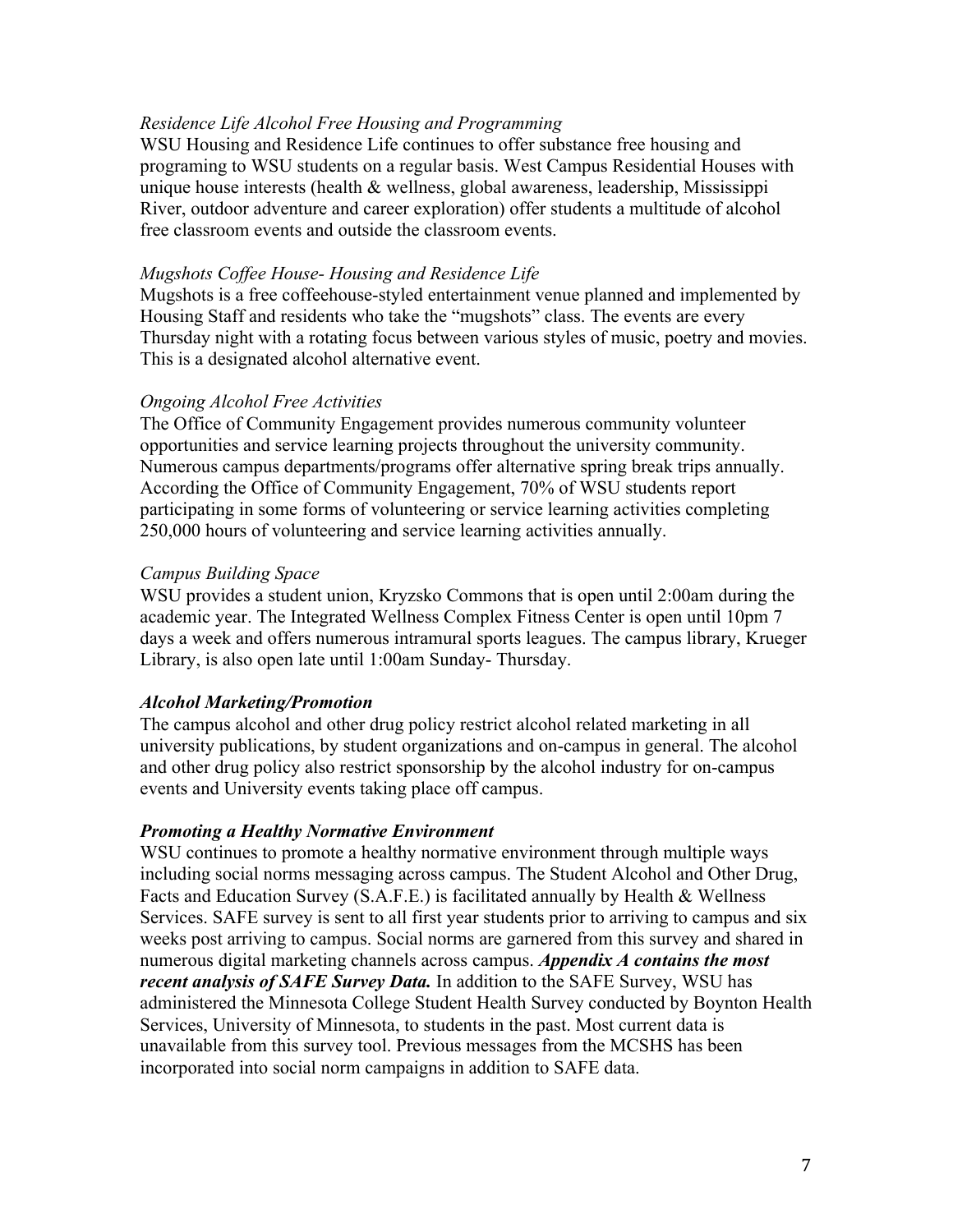WSU offers core classes on Friday mornings. Scheduling Friday classes is one area of prevention that requires a closer look at WSU, as it is identified as a Tier 3 strategy by the NIAAA. Currently in Fall 2014 491 classes met on Friday Mornings and 481 classes met on Friday Mornings in Spring 2014.

On August 1, 2013, the state of Minnesota passed a state statue providing immunity from prosecution for individuals who seek medical assistance for friends who require medical assistance due to intoxication. Prior to this legislation, WSU had established an amnesty policy for students seeking medical assistance for friends who require medical assistance due to intoxication.

# *Reducing Alcohol Availability*

WSU restricts alcohol on campus with rare exceptions (e.g., alumni awards dinner) and can only be served at the discretion of the University President. Given that alcohol is restricted on campus, there is no alcohol allowed in the residence halls or apartments on campus.

The illegal use, possession, distribution, manufacture or sale of any controlled substance, drugs, or alcoholic beverages is prohibited for individual students and/or student organizations at University events on or off-campus and on travel status when representing the University (e.g., as a member of athletic team, sports club, Student Senate, student organizations and groups, member of a University group, delegation, etc.).

Further restrictions or allowances for legal and responsible use of alcohol may apply to individual students or student groups on travel status, based on the specific program's needs and direction of the faculty or staff supervisors/ advisors.

WSU's alcohol and other drug policy is comprehensive in scope, the policy clarifies expectations for student's off-campus, prohibits disruptive use of alcohol (aimed at student drinking off-campus and causing problems on-campus), and restricts alcohol advertising, among other areas addressed. The policy is supported and supports other policies that already exist such as:

- Winona State University Hazing Policy: http://www.winona.edu/sld/hazingpolicy.asp
- Winona State University Student Conduct Code: http://www.winona.edu/sld/studentconductcode.asp
- Winona State University Residence Life and Housing Handbook: http://www.winona.edu/housing/Media/Housing\_Policies\_Proc\_Handbook\_2014-15\_In\_Order.pdf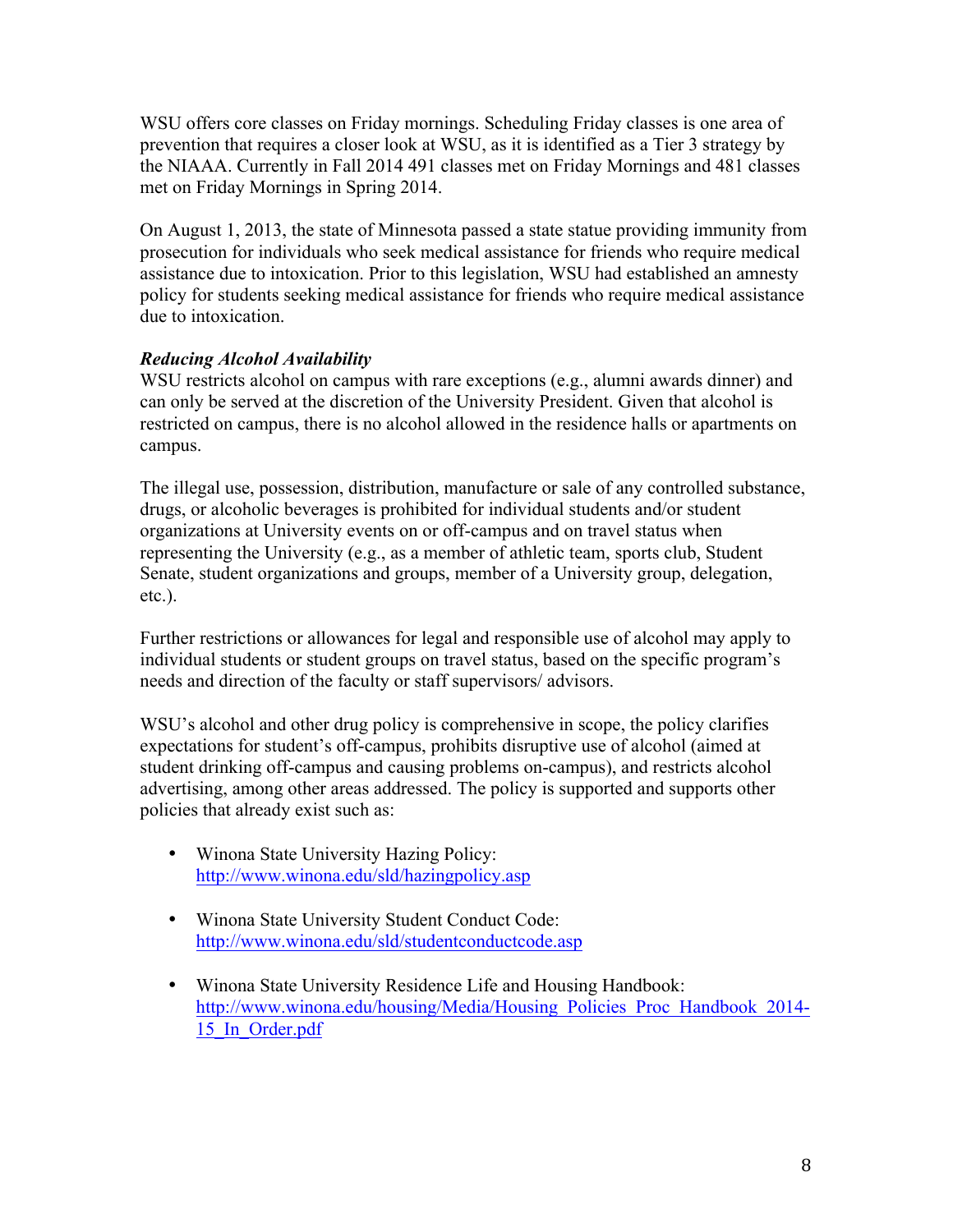The data below is from the University's most recent Security Report required by the Cleary Act. This shows the number of persons arrested for liquor and drug law violations and referred for alcohol or other drug policy violations during the calendar years of 2011, 2012, and 2013. Data for 2014 is not available at time of biennial review.

|                                                        | 2013 | 44  |
|--------------------------------------------------------|------|-----|
| Liquor law arrests                                     | 2012 | 42  |
|                                                        | 2011 | 37  |
|                                                        | 2013 | 236 |
| Liquor law violations referred for disciplinary action | 2012 | 331 |
|                                                        | 2011 | 377 |
|                                                        | 2013 | 2   |
| Drug law arrests                                       | 2012 |     |
|                                                        | 2011 |     |
|                                                        | 2013 | 30  |
| Drug law violations referred for disciplinary action   | 2012 | 30  |
|                                                        | 2011 | 29  |

# *Sanction Programming for Students Referred for Conduct Action*

Choices: Getting the Facts is designed for students referred for conduct action. Students are referred through student conduct violations involving alcohol or marijuana. Currently, one level of Choices: Getting the Facts is offered and two E CheckUp To Go Programs for alcohol and marijuana, respectively.

# *1st Time Alcohol Offense*

- Choices: Getting the Facts
- Additional Sanctions as assigned by staff (Director of Student Conduct & Citizenship or Housing and Residence Life Professional Staff).

# *2nd Time Alcohol Offense*

- E CheckUp To Go: Alcohol including a 30 minute motivational interview with Health Promotion Graduate Assistant.
- Additional Sanctions as assigned by staff (Director of Student Conduct & Citizenship or Housing and Residence Life Professional Staff).

# *3rd Time Alcohol Offense*

- Obtain External Alcohol and Other Drug Assessment.
- Housing Contract Terminated- \$800 Cancelation Cost.
- Possible suspension from University.
- Additional Sanctions as assigned by staff (Director of Student Conduct & Citizenship or Housing and Residence Life Professional Staff).

# *1st Time Marijuana Offense*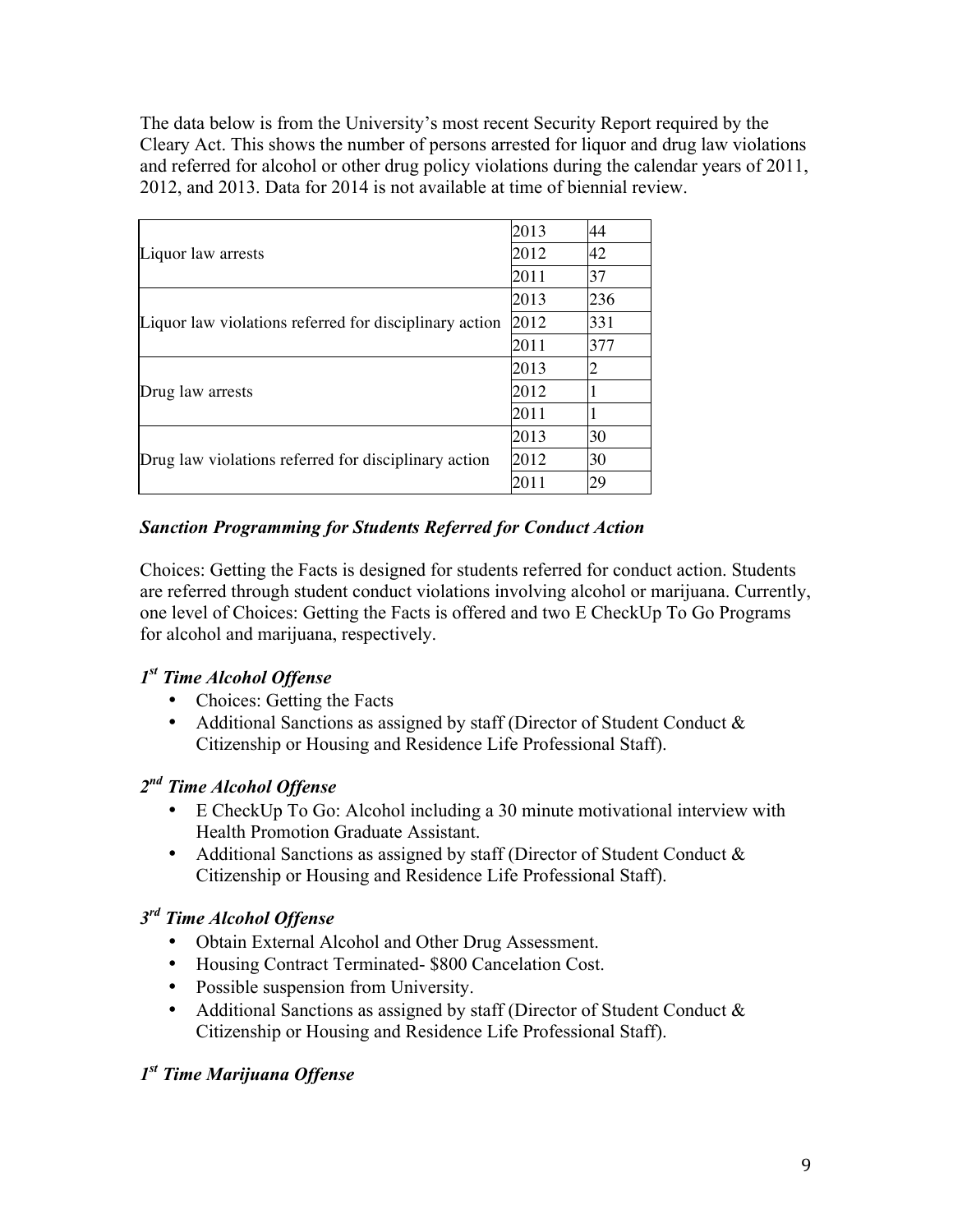- E CheckUp To Go: Alcohol including a 30 minute motivational interview with Health Promotion Graduate Assistant.
- Additional Sanctions as assigned by staff (Director of Student Conduct & Citizenship or Housing and Residence Life Professional Staff).
- Housing Contract Terminated- \$800 Cancelation Cost.

# *2nd Time Marijuana Offense*

- Obtain External Alcohol and Other Drug Assessment.
- Housing Contract Terminated- \$800 Cancelation Cost.
- Possible suspension from University.
- Additional Sanctions as assigned by staff (Director of Student Conduct & Citizenship or Housing and Residence Life Professional Staff).

#### *Choices Attendance (Required for Adjudication*)

| Fall 2012-                     | 263          |
|--------------------------------|--------------|
| Spring $2013$ -                | 144          |
| Fall 2013-                     | 100          |
| Spring 2014-                   | 104          |
| Total $(12'-13' \& 13'-14')$ - | 874 Students |

| ECheckUp To Go Alcohol (Required for Adjudication) |  |  |
|----------------------------------------------------|--|--|
|----------------------------------------------------|--|--|

| Fall 2012-                     | Missing Data |
|--------------------------------|--------------|
| Spring $2013$ -                | 18           |
| Fall 2013-                     | Q            |
| Spring 2014-                   | $\Delta$     |
| Total $(12'-13' \& 13'-14')$ - | 32 Students  |

|                                                                    | ECheckUp To Go Marijuana (Required for Adjudication) |
|--------------------------------------------------------------------|------------------------------------------------------|
| Fall 2012-                                                         | Missing Data                                         |
| Spring $2013$ -                                                    |                                                      |
| Fall 2013-                                                         |                                                      |
| Spring $2014$ -                                                    | 14                                                   |
| Total $(12^{\degree}-13^{\degree} \& 13^{\degree}-14^{\degree})$ - | 31 Students                                          |

# *Health Protection*

Security guards and residence life staff members are trained to be alert, while monitoring residence halls and patrolling the campus, for students or others on campus who show signs of incapacitation and may be in need of emergency medical treatment. The prompt intervention of these individuals has been critical in particular situations to preventing further harm and even possibly, saving lives. Other strategies directed at individuals include:

There are multiple opportunities for students to receive counseling and support services. Counseling & Wellness Services Warriors in Recovery Group Winona Health Counseling Services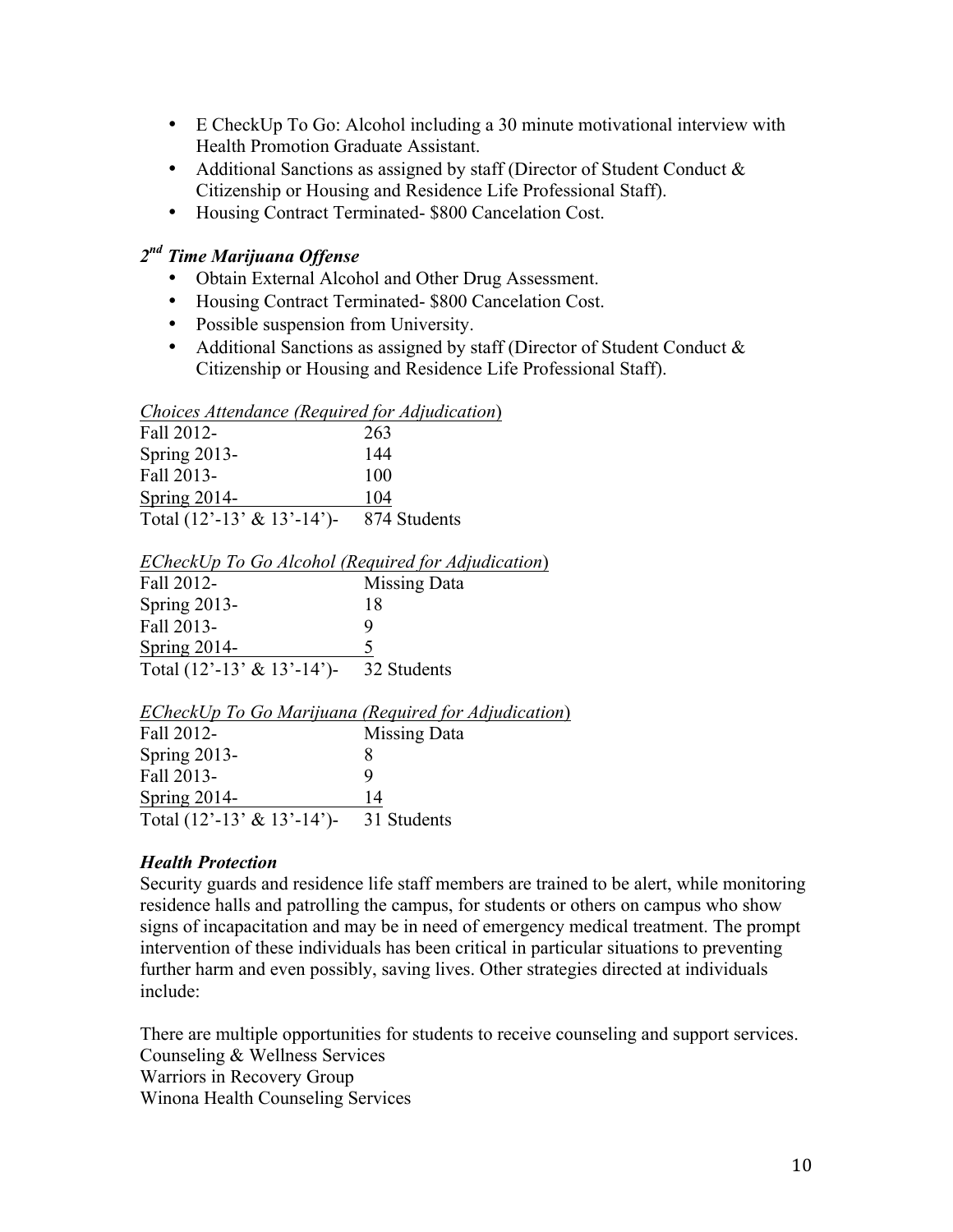Hiawatha Valley mental Health Center Common Ground MN

Members of the University Conduct system are trained to use motivational interview techniques when discussing alcohol and other drug related incidents with students in a conduct setting. They are able to make referrals to resources such as E CheckUP To Go programs, Choices: Getting the Facts, Health, Counseling & Wellness Services as needed.

# *Intervention/Treatment*

Staff counselors in Counseling and Wellness Services department provide individual counseling for alcohol and other drug use to students who have sought assistance or who have been referred for assistance. Counselors make referrals to community agencies and providers as needed.

Health & Wellness Services practitioners conduct health screenings with students that include questions about alcohol use and make referrals as needed.

Warriors in Recovery is a student led support group offered through the Counselor Education Department. This is a monthly group for students in recovery or newly entered recovery while at WSU.

# *Annual Policy Notification Process*

The alcohol and other drug policy can be found in the Residence Life and Housing Handbook and on Student Life and Development website. These publications are available to all students and employees. *Appendix B contains the Alcohol & Other Drug Policy.* 

The policy can be found on the following websites:

- Winona State University Student Conduct Code: http://www.winona.edu/sld/studentconductcode.asp
- Winona State University Residence Life and Housing: http://www.winona.edu/housing/policy.asp

# Added 7/1/2015:

NOTE: Although the Minnesota Medical Cannabis Law and program allows seriously ill Minnesotans to use medical marijuana to treat certain conditions, the possession and use of marijuana remains illegal under federal law, including the Drug-Free Schools and Communities Act, the Controlled Substances Act, and the Campus Security Act, and Board Policy 5.18 Alcoholic Beverages or Controlled Substances on Campus. Therefore, the use, possession, production, manufacture, and distribution of marijuana continues to be prohibited while a student is on college or university owned or controlled property or any function authorized or controlled by the college or university.

# **Alcohol & Other Drug Policy**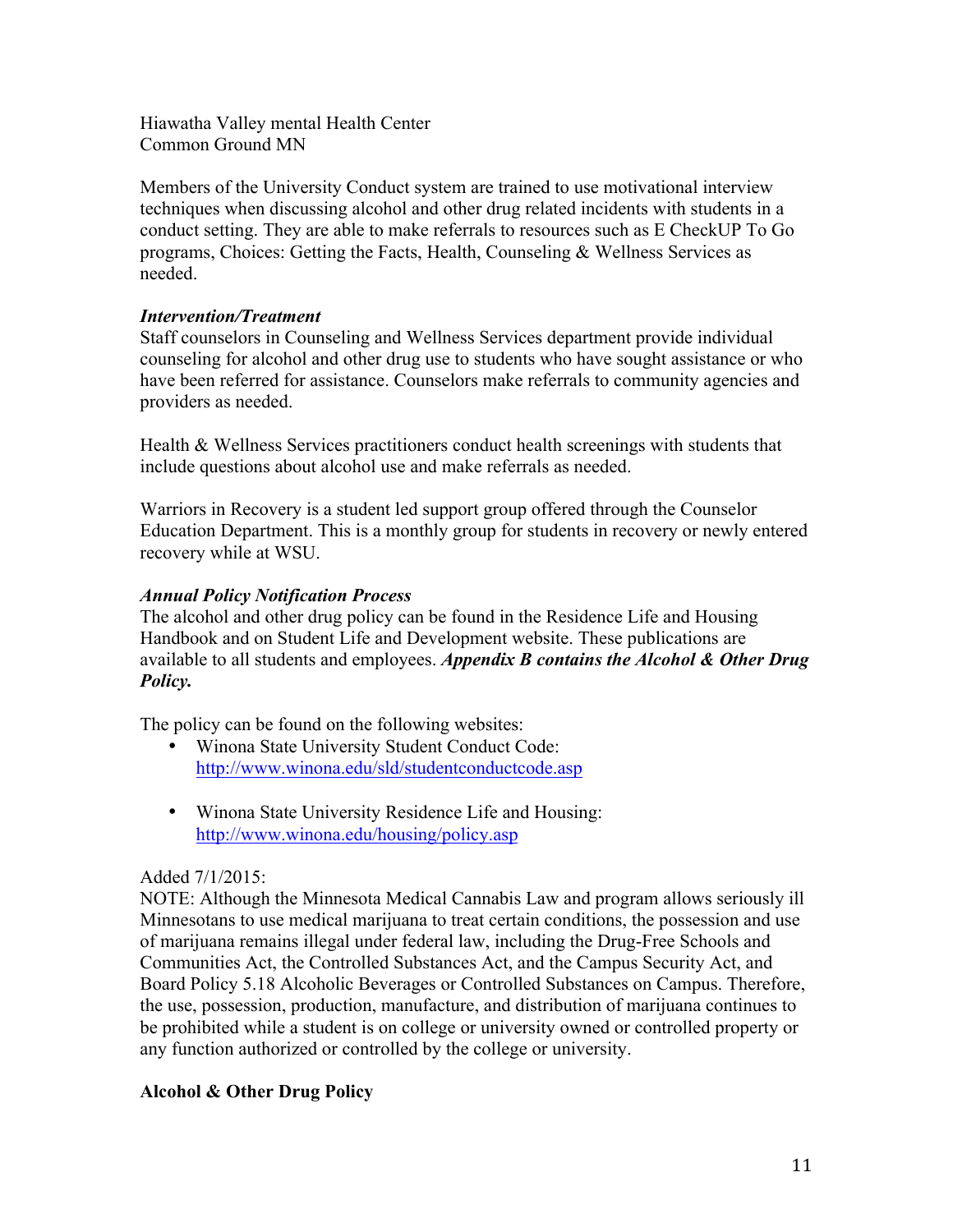# **I. Philosophy**

Winona State University is an environment in which the personal, social and academic growth of students is free from mind-altering chemicals including drugs and alcohol. WSU recognizes that drugs and alcohol constitute significant personal and social problems within society in general and colleges in particular. WSU supports, promotes, respects and expects adherence to federal and state laws regarding alcohol and drugs. WSU demonstrates its values concerning an excellent educational environment, encouragement of a student's maturity, and federal and state laws regarding drugs and alcohol in a variety of ways. WSU promotes and presents, to all members of the community, drug and alcohol awareness programs that address issues proactively. WSU offers a multitude of programs on student development; provides programming to students on developing the skills necessary to be effective at WSU and in life; empowers students who choose not to drink; offers easy access to services that are intended to assist students who have alcohol or drug problems; and provides students with the opportunity to choose a substance-free living and learning experience.

# **II. Winona State University Alcohol and Other Drug Policy**

Winona State University and this policy comply with and support Minnesota State Colleges and Universities (MnSCU) Board policy, which prohibits excessive or illegal use, sale, or distribution of alcoholic beverages at Minnesota State Colleges and Universities and University-sponsored events on or off-campus.

# A. Definitions

1. Student—means all persons who:

a. Are enrolled in one or more courses, either credit or non-credit, through the University.

b. Withdraw, transfer or graduate, after an alleged violation of the Student Code of Conduct.

c. Are not officially enrolled for a particular term but who have a continuing relationship with the University.

d. Have been notified of their acceptance for admission or have initiated the process of application for admission or financial aid.

e. Are living in a University residence hall although not enrolled in the University.

2. University Recognized Organization: Any student group and/or organization that has successfully completed the process outlined by the Student Senate on forming a club or organization.

3. Travel Status: The period from departure until return to campus by students who have obtained travel authorization through the appropriate University representative for a University sponsored event.

4. Events: Activities that include, but are not limited to, official meetings, practices, competitions or trips involving students, registered student organizations (e.g. clubs, intramural, club sports, etc.), or intercollegiate athletic teams.

5. University Premises, Property and Facilities: Any building or property owned by Winona State University or that is controlled by the institution but owned by a third party.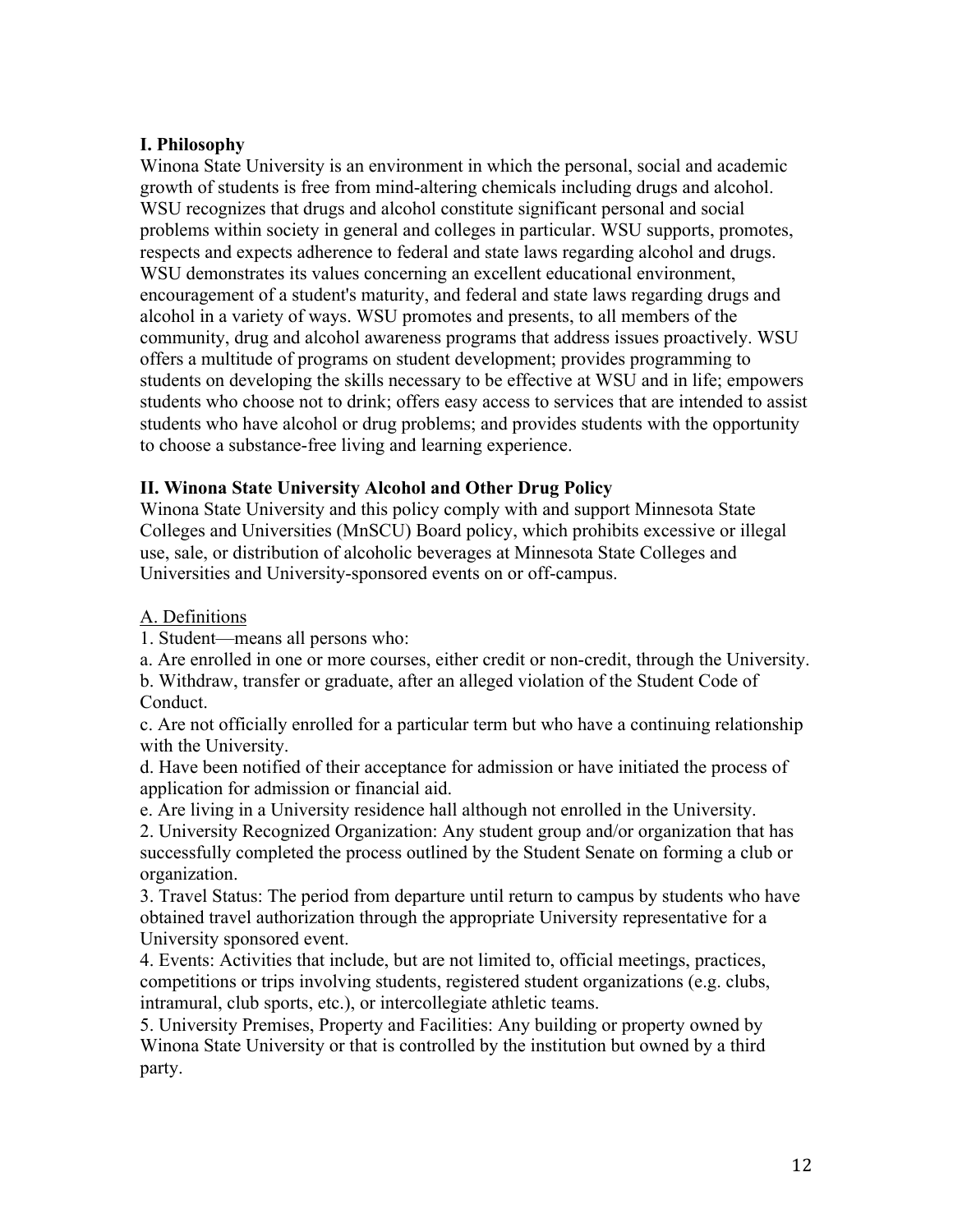6. Off-Campus Conduct: Any behavior that threatens the health or safety of our students, disrupts the educational process and/or negatively affects the University's relationship with the community.

# B. Applicability of the Policy

1. Violation of the Alcohol and Other Drug Policy, the Student Code of Conduct, MnSCU and University policies including Residence Life policies, Technology policies and/or local, state, or federal laws regarding use, possession, or distribution of alcohol and/or other drugs, or drug paraphernalia which may result in issuance of a court summons, arrest, or referral for University conduct action or any combination of the above.

2. This policy applies to all on-campus and off-campus activities that are considered University activities, such as events and officially sanctioned field trips. This policy also applies to student organization-sponsored activities and events.

3. This policy applies to students, student groups and organizations, and their guests or visitors on University property and facilities engaged in a University activity. WSU employees should refer to the Office of Human Resources for applicable policies. 4. Violations or alleged violations of local ordinances, state or federal laws may subject student(s) and/or student organizations to conduct action by the University when these violations occur on campus, on University owned property, during a University activity or event, or when behavior on or off-campus adversely affects the University's educational, research or service functions. Examples of off-campus behavior which may be subject to University conduct action include, but are not limited to the following: underage consumption, selling or otherwise providing alcohol to underage persons; hosting underage drinking or disruptive parties; actions that threaten or endanger the health or safety of individuals; using, selling or distributing illegal drugs; sexual violence; and/or hazing.

# C. Alcohol and Other Drug Policy

1. On-Campus: The use, possession, distribution, manufacture or sale of any controlled substances, illegal drugs, or alcoholic beverage is prohibited on campus. Students may use and possess prescription drugs (including controlled substances) for which they have a valid/current prescription.

2. Off-Campus: As members of the University community, students are expected to behave responsibly and comply with the law. University community members violating civil or criminal law may be subject to University conduct procedures when that conduct occurs off-campus and adversely affects the educational, research, or service functions of the University. Unlawful behavior by individual students or student organizations should be reported to the University (i.e. President, Vice Presidents, Deans, Directors and Supervisors either verbal or in writing). If reported, the University may take appropriate conduct action. The illegal use, possession, distribution, manufacture or sale of any controlled substance, drugs, or alcoholic beverages is prohibited for individual students and/or student organizations:

- at University events on or off-campus;
- on travel status when representing the University (e.g., as a member of athletic team, sports club, Student Senate, student organizations and groups, member of a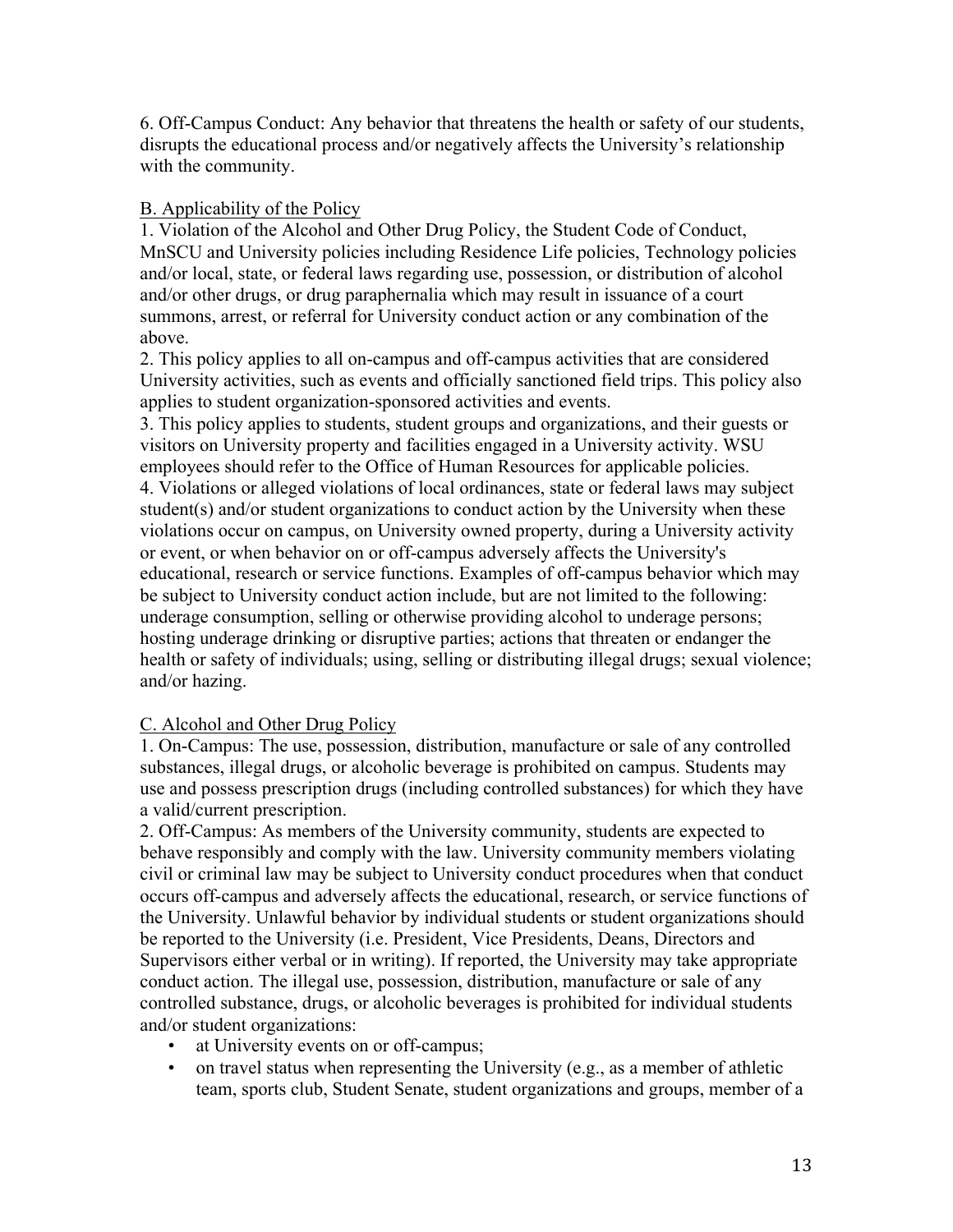University group, delegation, etc.). Further restrictions or allowances for legal and responsible use of alcohol may apply to individual students or student groups on travel status, based on the specific program's needs and direction of the faculty or staff supervisors/ advisors.

Student leaders, faculty, staff supervisors/advisors and coaches assume responsibility for ensuring University policies and local, state, and federal laws are followed.

3. Disruptive use of alcohol and other drugs is prohibited. Disruptive use of alcohol and other drugs, regardless of where consumed or ingested, includes behavior that disrupts the University community, endangers the health or safety of self or others, results in damage to University or personal property, or requires the intervention of University or community resources. Examples of disruptive use include, but are not limited to, disorderly conduct, excessive noise, violence, threats, vandalism, or intoxication (regardless of age), that leads to intervention by University personnel, law enforcement personnel or medical personnel.

4. The public display of advertising or promotion of alcoholic beverages or illegal drugs, in University buildings or any other public campus area including all University-owned housing areas is prohibited. This includes alcohol containers, banners, lighted beer/ liquor signs, and large inflatable advertising.

5. The possession or display of alcohol "trophies," or other forms of empty alcohol containers, is not allowed on campus. The presence of empty containers, devices designed or intended to be used for the rapid consumption of alcohol (i.e., races, games, etc.), or drug paraphernalia, is prohibited. Possessing any of these materials may be considered evidence of use, consumption, or distribution.

6. The following advertising and promotional activities are prohibited for any student, University employee, registered student organization, or University office, department or program:

a. Using alcoholic beverages as awards or prizes in connection with University events;

b. Providing promotional items or advertising associated with alcohol and illegal drugs at University sponsored student events. This includes, but is not limited to, such items promoting alcohol or drug use on cups, shirts, beverage can coolers, or any other items advertising or promoting alcohol or illegal drug use;

c. Advertising alcohol and/or illegal drugs in University controlled or affiliated publications, or on University premises, including University affiliated web sites;

d. Advertising that includes brand names, logos, prices, visual images or phrases that refer to consumption of alcoholic beverages and use of illegal drugs;

e. Use of alcohol for recruiting and student organization fund-raising activities and events;

f. Purchasing alcohol and other drugs with University or organization funds, including student activities fee allocations; and

g. Consuming or transporting alcohol and other drugs in University vehicles.

#### D. Exceptions to these policies

1. An exception for instructional purposes in accordance with MnSCU Board Policy 5.18 allows for the use of alcohol in laboratory and classroom instruction or experiments.

2. Students may use and possess prescription drugs (including controlled substances) for which they have a valid/current prescription.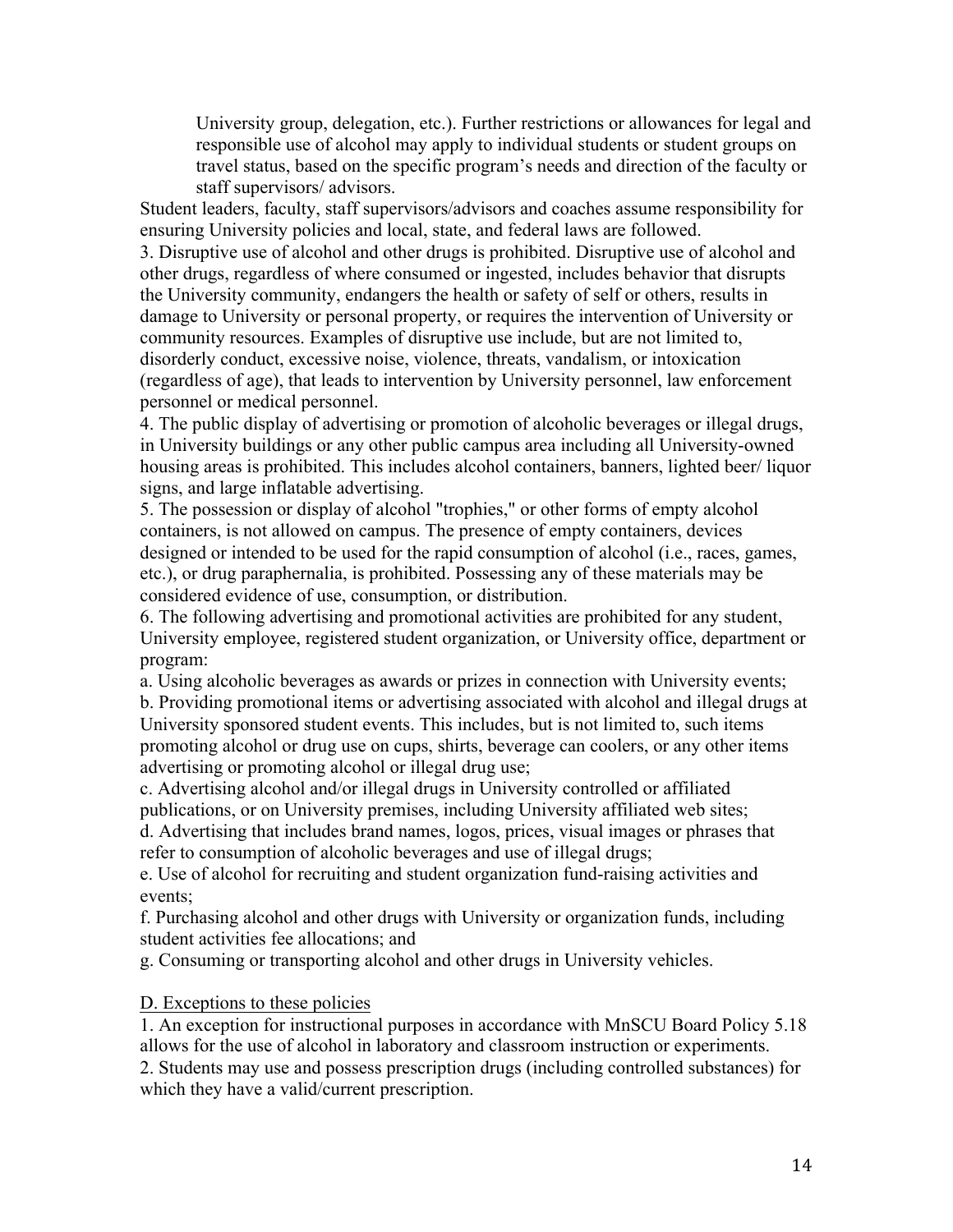3. The Chancellor or the Office of the Chancellor, and the President of Winona State University have delegated authority to approve use of alcohol at specific special events on campus or University sponsored events off campus. Approval shall be consistent with the Alcohol and Other Drug Policy and with MnSCU procedures. The procedures shall address the following: compliance with local ordinances and state law relating to sale; possession or consumption of alcohol; providing adequate dram shop/public liability insurance; and any other matters deemed necessary. Students who are of legal age to consume alcohol may choose to do so at these events.

4. Students studying abroad are expected to comply with the laws of the foreign country and the policies of the host institution or sponsoring program. Additionally, all enrolled students, including students who are studying abroad, must abide by all University policies, including but not limited to the Student Code of Conduct.

5. The University recognizes that various violations of the Student Code of Conduct involve use of alcohol. The University encourages the reporting of conduct violations such as sexual assault, hazing, physical violence, harassment and others and, therefore, the University may choose not to hold students accountable for Student Code of Conduct violations related to alcohol and other drugs when a more serious violation/crime has occurred.

## E. Additional Information and Resources

1. Prevention, counseling, treatment services, and referrals.

The University recognizes that chemical abuse and chemical dependency impact academic and personal success. This policy is not designed to discourage people from seeking counseling or rehabilitation.

Assistance and information are available on campus at Health & Wellness Services and/or the Counseling Center (Integrated Wellness Complex). Off campus resources include Winona Health, Hiawatha Mental Health Center, or First Call for Help - 800.362.8255.

Information about the health risks associated with the use and abuse of alcohol and other drugs can be obtained at Health & Wellness Services or through the Health & Wellness Promotion Coordinator. In addition, WSU offers programs to students during New Student Orientation, in Residence Halls, and through classroom presentations.

#### Know the Health Risks:

**Depressants** - Alcohol is the most widely used depressant, but this category also includes barbiturates, tranquilizers, and methaqualone. These drugs act as a central nervous system depressant and cause slowed reaction time, impaired coordination, slurred speech, and impaired decision making. These drugs are addictive and abuse may result in overdose with coma and death as possible consequences.

**Stimulants** - Cocaine, diet pills, amphetamines, and ecstasy. These drugs stimulate the central nervous system and cause excitation, increased pulse, respiration and blood pressure. Abuse can lead to malnutrition, extreme agitation, convulsions and possible death.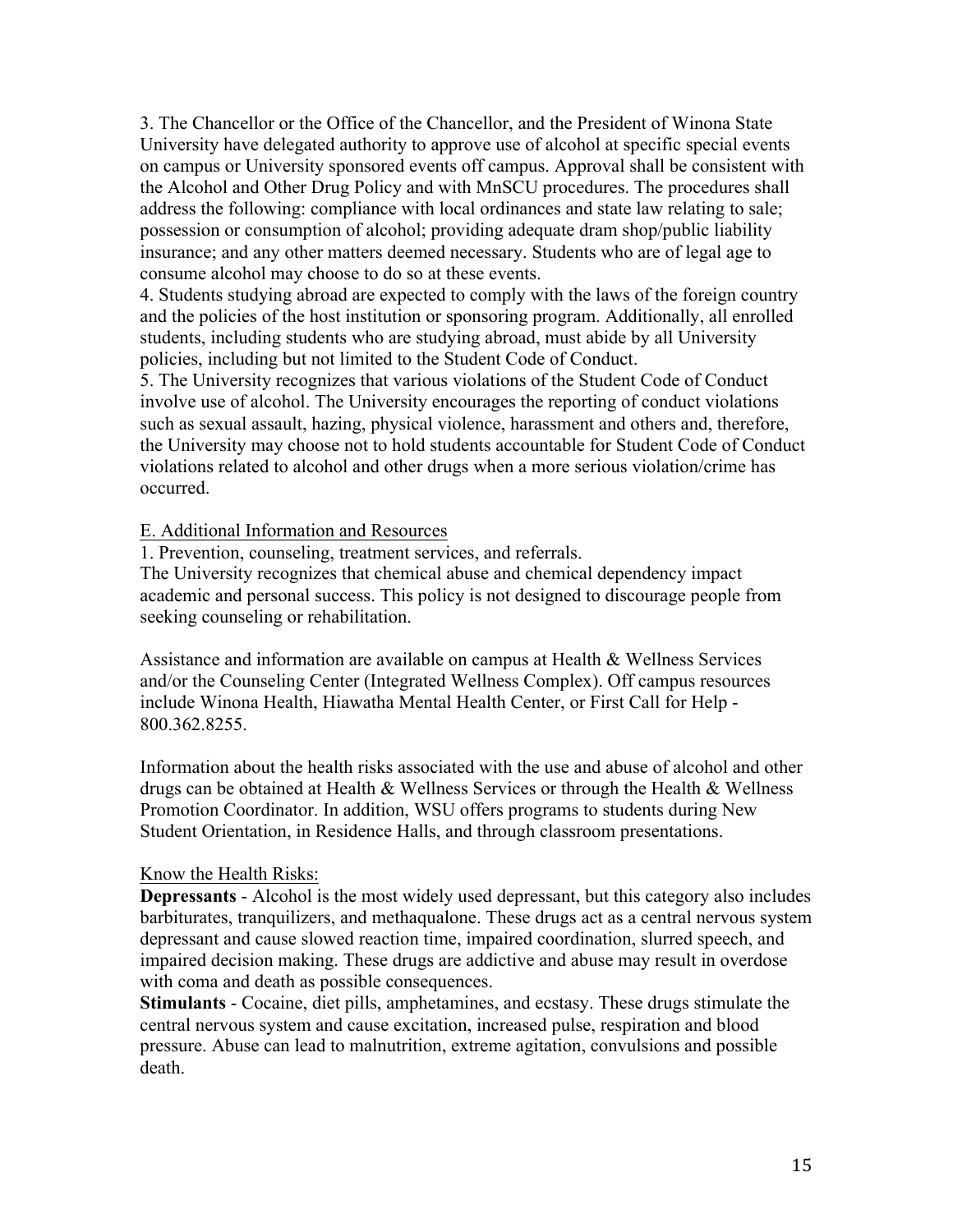**Marijuana** - THC is the psychoactive chemical in this plant. It can cause increased heart and pulse rate, increased appetite, an altered sense of time, impaired memory and decreased concentration, reaction time and coordination.

**Hallucinogens** - This classification of psychoactive drugs includes LSD, Psilocybin, peyote, PCP, and other amphetamine based derivatives. Use of these drugs can create visual hallucinations, altered perception of one's own body, agitation, paranoia, and hyperactivity.

**Narcotics** - These drugs are primarily pain relievers such as codeine, morphine, darvon, heroin, demerol and percodan. Use of these drugs produces euphoria, drowsiness, slowed respiration, clammy skin, nausea, and possibly death.

**Solvents/Inhalants** - These are toxic chemicals that are found in common household and industrial products and can be abused through the use of inhaling the fumes. This activity brings about a feeling of lightheadedness, euphoria, loss of appetite, forgetfulness, headache, nausea, flushed, dizziness and possibly death by heart or respiratory failure.

**Predatory/date rape/club drugs** - Drugs used for this purpose are typically central nervous system depressants such as rohypnol, ketamine, and GHB. These drugs can cause muscle relaxation, loss of consciousness and blackouts.

# *Recommendations for next Biennium*

- Review and update the strategic plan for ongoing growth and development of current alcohol and other drug prevention and education programs.
- Update current sanction schedule for accuracy in implementation and effectiveness.
- Update and improve the annual notice procedures for students and employees.
- Explore opportunities to evaluate and implement additional evidence-base campus prevention strategies to address "other drug use" by students including marijuana, plant food, and misuse of prescription drugs.
- Explore grant and external funding for option to enhance our alcohol and other drug prevention efforts.
- Develop and prioritize additional environmental management strategies that may positivity impact the University community and reduce high risk consumption.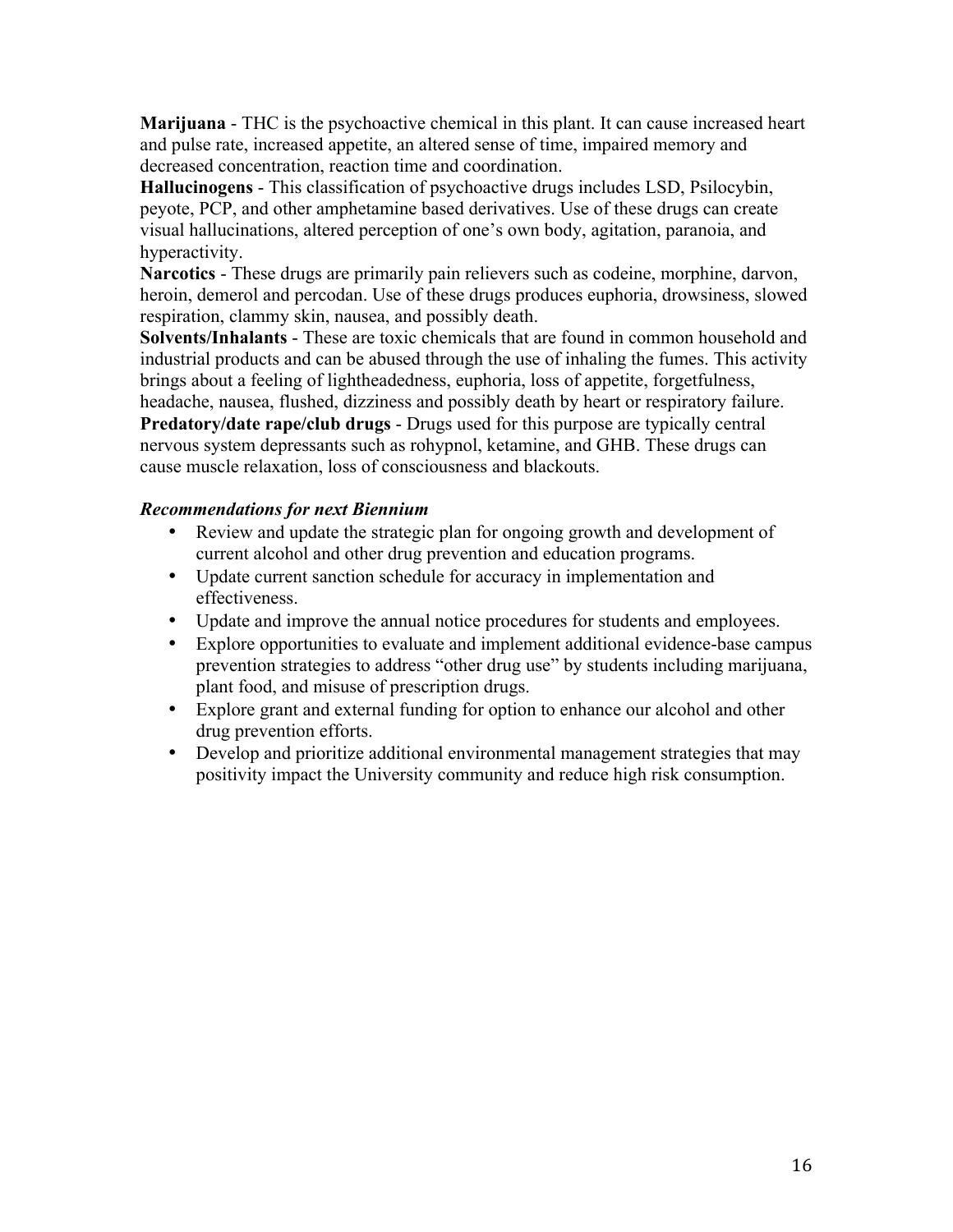## **Citations**

- DeRicco, B. (Ed). (2006). *Complying With the Drug-Free Schools and Campuses Regulations [EDGAR 86]: A Guide for University and College Administrators.*  Department of Education/Higher Education Center for Alcohol and Other Drug Abuse and Violence Prevention.
- Langford, L. & DeJong, W. (2008). *Strategic planning for prevention professionals on campus.* Washington, DC: U.S. Department of Education, Office of Safe and Drug-Free Schools, Higher Education Center for Alcohol and Other Drug Abuse and Violence Prevention.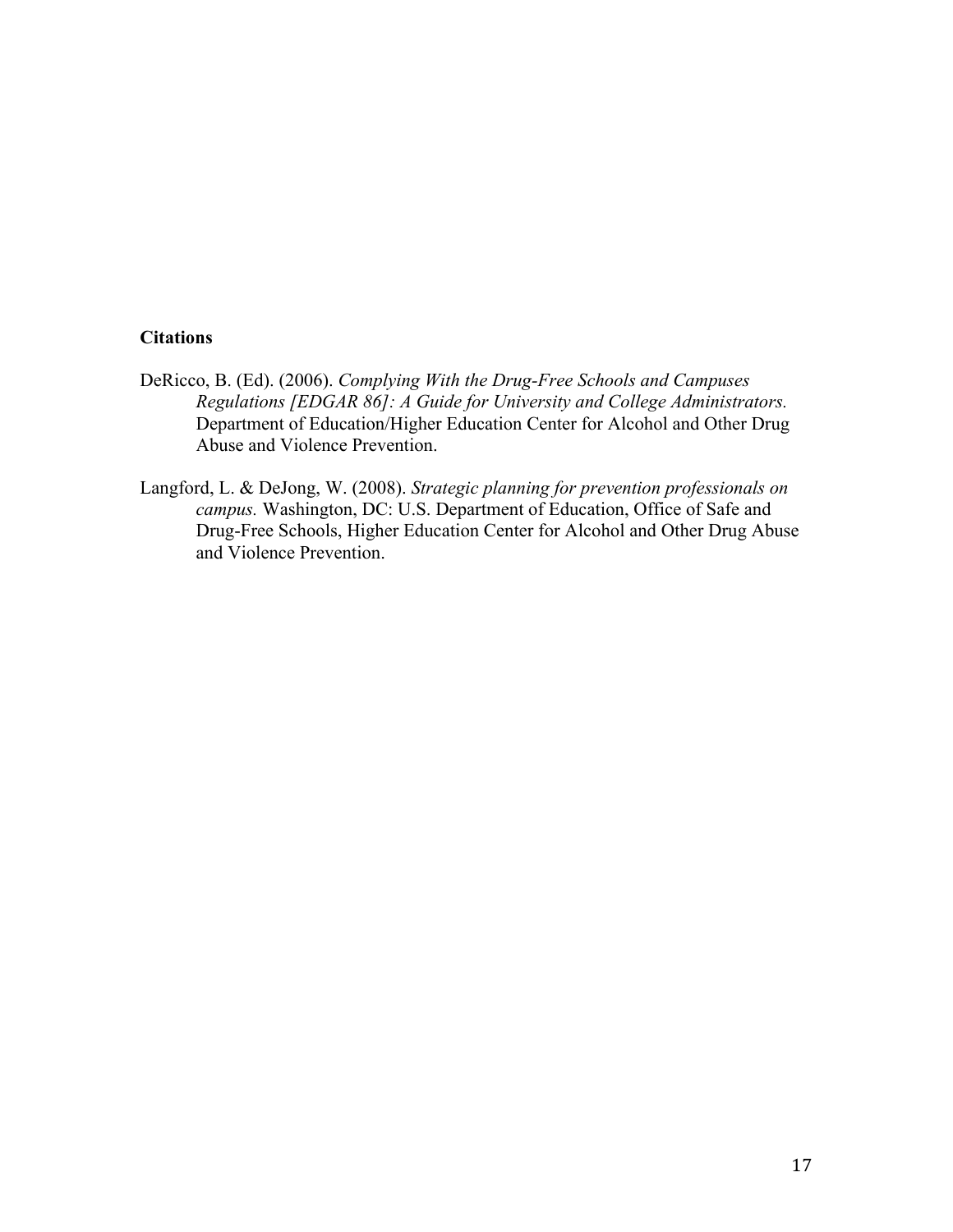# Appendix A

# WSU SAFE Survey Analysis

Prepared by Tyler Sheveland and Tisha Hooks Winona State University Statistical Consulting Center January 26, 2015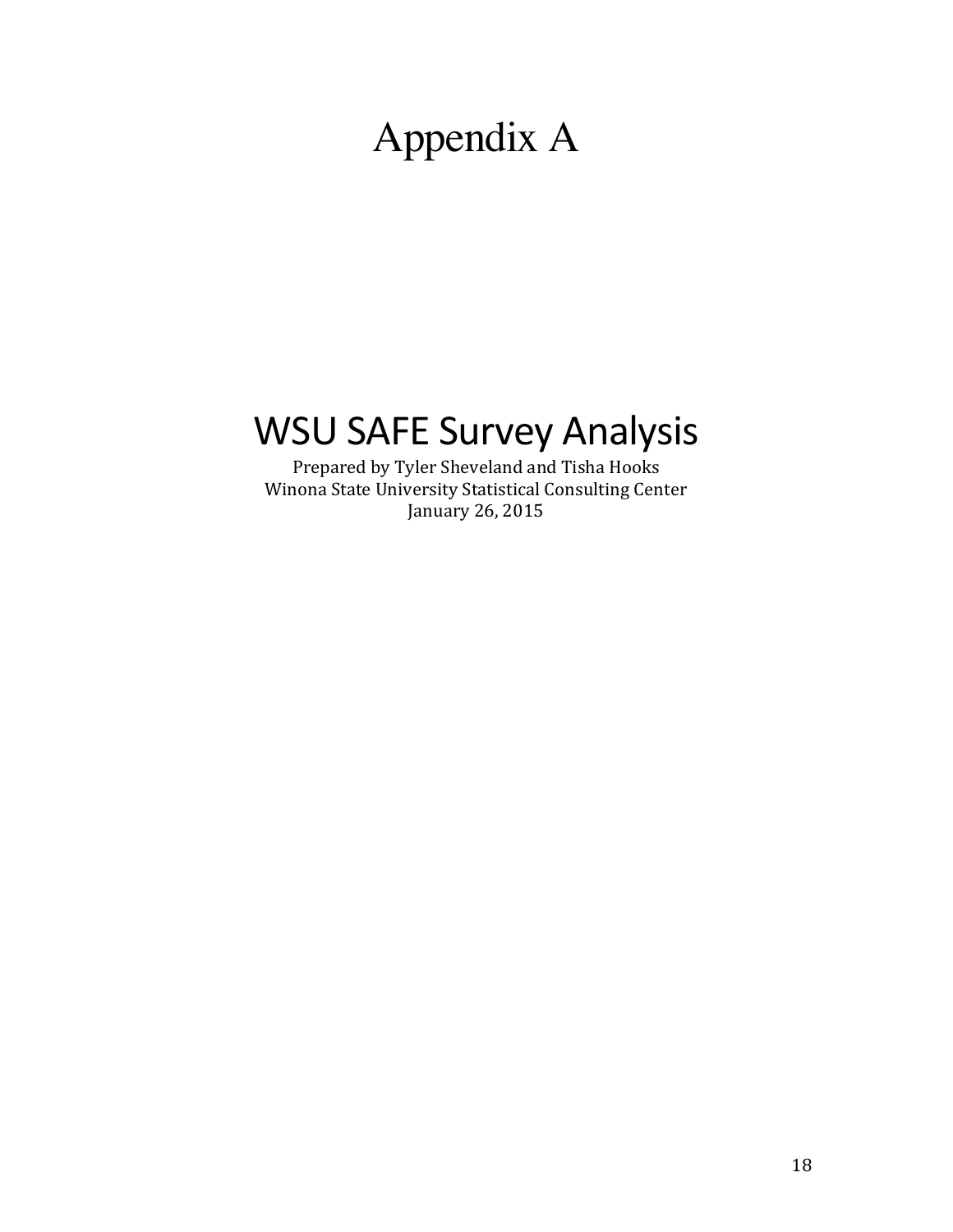# **Description of data set:**

There were 1,164 students that responded to the pre-survey prior to coming to campus. Only 565 students answered the post-survey after coming to campus. Because we are investigating changes in knowledge and habits after coming to campus, we are able to look at only those students whom answered both surveys. There were 518 students that took both surveys; however, not every student answered every question, so in many analyses reported below the sample size is less than 500.

# **Results:**

One question that was asked on both surveys was as follows: "In the past two weeks, **on how many separate occasions have you consumed alcohol?"** We are able to see how student responses to this question changed using the contingency table below.

|                |                |                | Response at Post-test |                |              |                |                |               |
|----------------|----------------|----------------|-----------------------|----------------|--------------|----------------|----------------|---------------|
|                |                |                |                       |                |              |                |                | Pre-          |
|                |                | $\mathbf 0$    | $\mathbf{1}$          | $\overline{2}$ | 3            | $\overline{4}$ | $5+$           | test          |
|                |                |                |                       |                |              |                |                | <b>Totals</b> |
|                | $\mathbf 0$    | 211            | 32                    | 25             | 8            | 9              | $\overline{4}$ | 289           |
|                | $\mathbf{1}$   | 32             | 17                    | 20             | 7            | 5              | $\mathbf{1}$   | 82            |
| Response       | $\overline{2}$ | 9              | 11                    | 8              | 10           | 13             | 6              | 57            |
| at<br>Pre-test | 3              | $\overline{4}$ | 5                     | 6              | 5            | $\overline{7}$ | 3              | 30            |
|                | $\overline{4}$ | $\overline{2}$ | $\mathbf 0$           | $\overline{2}$ | 4            | 3              | $\overline{4}$ | 15            |
|                | $5+$           | $\mathbf{1}$   | $\mathbf{1}$          | $\mathbf{1}$   | $\mathbf{1}$ | 3              | 4              | 11            |
|                | Post-          |                |                       |                |              |                |                |               |
|                | test           | 259            | 66                    | 62             | 35           | 40             | 22             | 484           |
|                | <b>Totals</b>  |                |                       |                |              |                |                |               |

Table 1. In the past two weeks, on how many separate occasions have you consumed *alcohol?*

The 248 students represented along the diagonal (shaded black) reported no change in their drinking habits (i.e., 51% reported no change). The 154 students represented above the diagonal (shaded red) reported an increase in their frequency of alcohol consumption after coming to campus (i.e., 32% reported an increase). Only 82 students (or 17%) reported a decrease in the frequency of their alcohol consumption (shaded blue).

Note that there were 78 students who reported not consuming alcohol prior to attending college who did report drinking once on campus.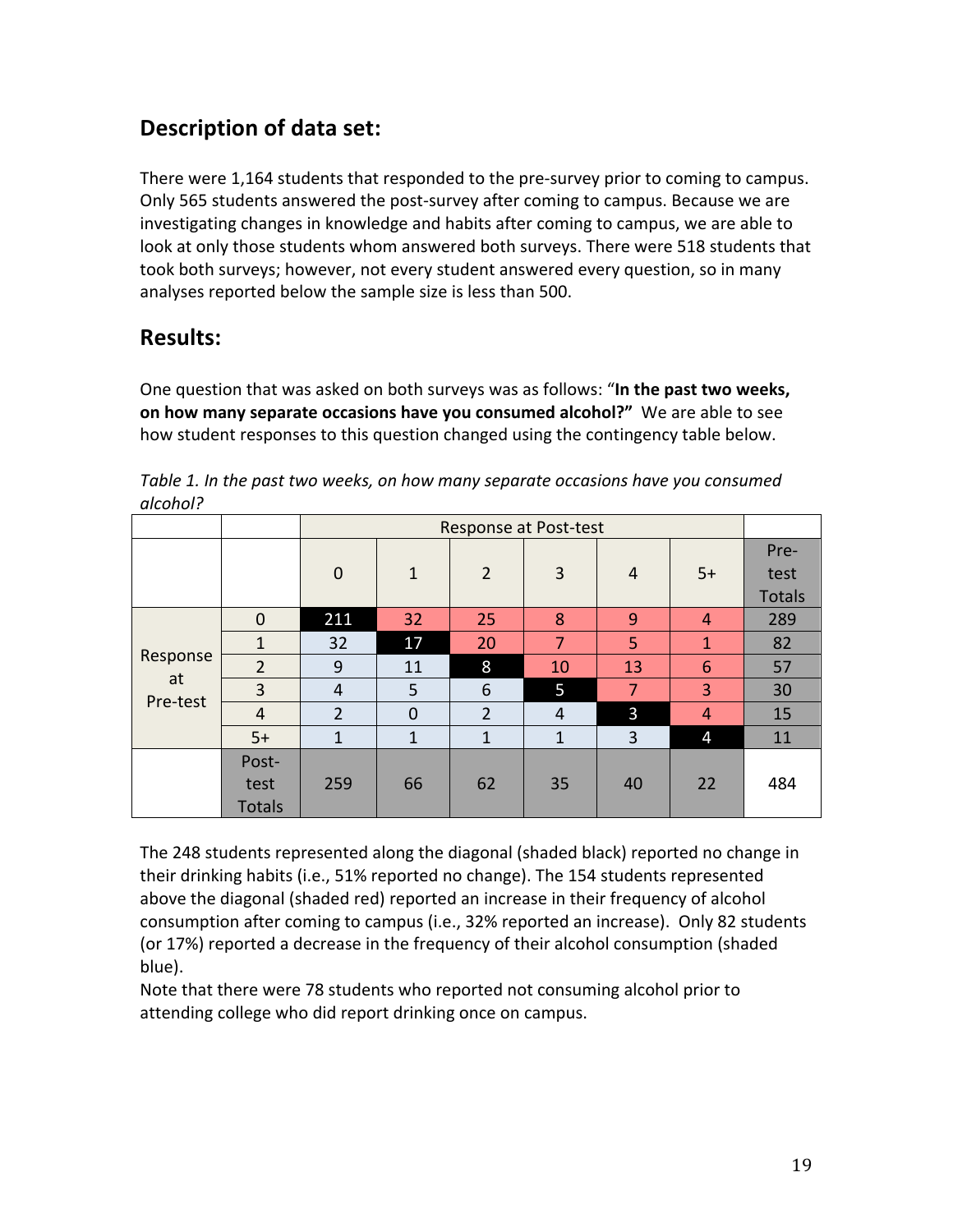| Next, note that this contingency table can be further collapsed as follows: |
|-----------------------------------------------------------------------------|
|-----------------------------------------------------------------------------|

| Number that reported a  | Number that reported          | Number that | Total |
|-------------------------|-------------------------------|-------------|-------|
| decrease in consumption | reported no<br>an increase in |             |       |
|                         | consumption                   | change      |       |
|                         | 154                           | 248         | 484   |

McNemar's test was used to determine that of the 236 students who reported a change in behavior, significantly more reported an increase  $(154/236 = 65%)$  rather than a decrease (82/236 = 35%) in their frequency of alcohol consumption ( $p < .0001$ ). The next question that was considered on both surveys was as follows: "In the past two weeks, on how many separate occasions have you consumed 4 to 8 drinks for females and 5 to 10 drinks for males?" Once again, we are able to see how student responses to this question changed using the contingency table below.

Table 2. In the past two weeks, on how many separate occasions have you consumed 4 *to 8 drinks (for females) and 5 to 10 drinks (for males)?*

|                | $\cdot$<br>-   | $\cdot$        | Response at Post-test |                |                |                |                |               |  |  |
|----------------|----------------|----------------|-----------------------|----------------|----------------|----------------|----------------|---------------|--|--|
|                |                |                |                       |                |                |                |                | Pre-          |  |  |
|                |                | $\mathbf 0$    | $\mathbf{1}$          | $\overline{2}$ | $\mathbf{3}$   | $\overline{4}$ | $5+$           | test          |  |  |
|                |                |                |                       |                |                |                |                | <b>Totals</b> |  |  |
|                | $\mathbf 0$    | 307            | 28                    | 14             | 8              | 10             | $\mathbf{1}$   | 368           |  |  |
|                | 1              | 19             | 19                    | 15             | 5              | 5              | $\mathbf{1}$   | 64            |  |  |
| Response       | $\overline{2}$ | 6              | 5                     | 9              | 3              | 3              | $\overline{2}$ | 28            |  |  |
| at<br>Pre-test | 3              | $\overline{2}$ | $\mathbf{1}$          | 3              | 3              | 3              | $\overline{0}$ | 12            |  |  |
|                | $\overline{4}$ | $\mathbf 0$    | $\mathbf 0$           | $\mathbf{1}$   | $\overline{2}$ | $\overline{2}$ | $\mathbf{0}$   | 5             |  |  |
|                | $5+$           | $\mathbf{1}$   | $\mathbf 0$           | $\mathbf{1}$   | $\mathbf 0$    | $\overline{2}$ | $\overline{2}$ | 6             |  |  |
|                | Post-          |                |                       |                |                |                |                |               |  |  |
|                | test           | 335            | 53                    | 43             | 21             | 25             | 6              | 483           |  |  |
|                | <b>Totals</b>  |                |                       |                |                |                |                |               |  |  |

Many students (342, or 71%) did not change their response. Also, note that most of the students are reporting both at pre and post that they had not consumed that many drinks.

There were, however, 98 students (20%) that reported an increase in the number of occasions on which they have consumed this many drinks. Only 43 students (9%) reported a decrease in the number of occasions on which they have consumed this many drinks.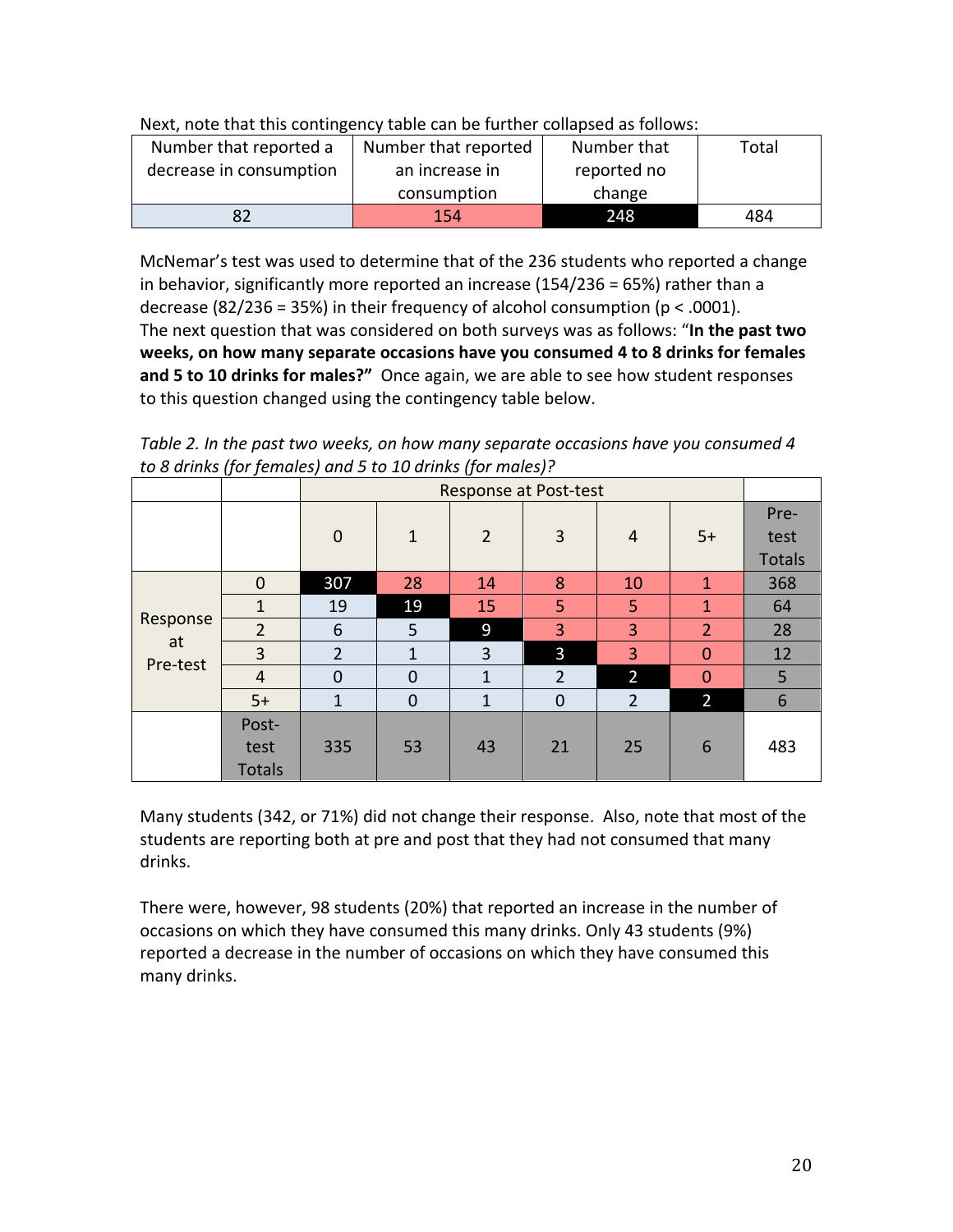# These results can also be viewed in the following table:

| Number that reported a | Number that reported | Number that | Total |
|------------------------|----------------------|-------------|-------|
| decrease in occasions  | an increase in       | reported no |       |
|                        | occasions            | change      |       |
| 43                     | 98                   | 342         | 483   |

McNemar's test was used to determine that of the 141 students who reported a change in behavior, significantly more reported an increase  $(98/141 = 69.5%)$  rather than a decrease  $(43/141 = 30.5%)$  in the number of occasions on which they have consumed this many drinks ( $p < .0001$ ).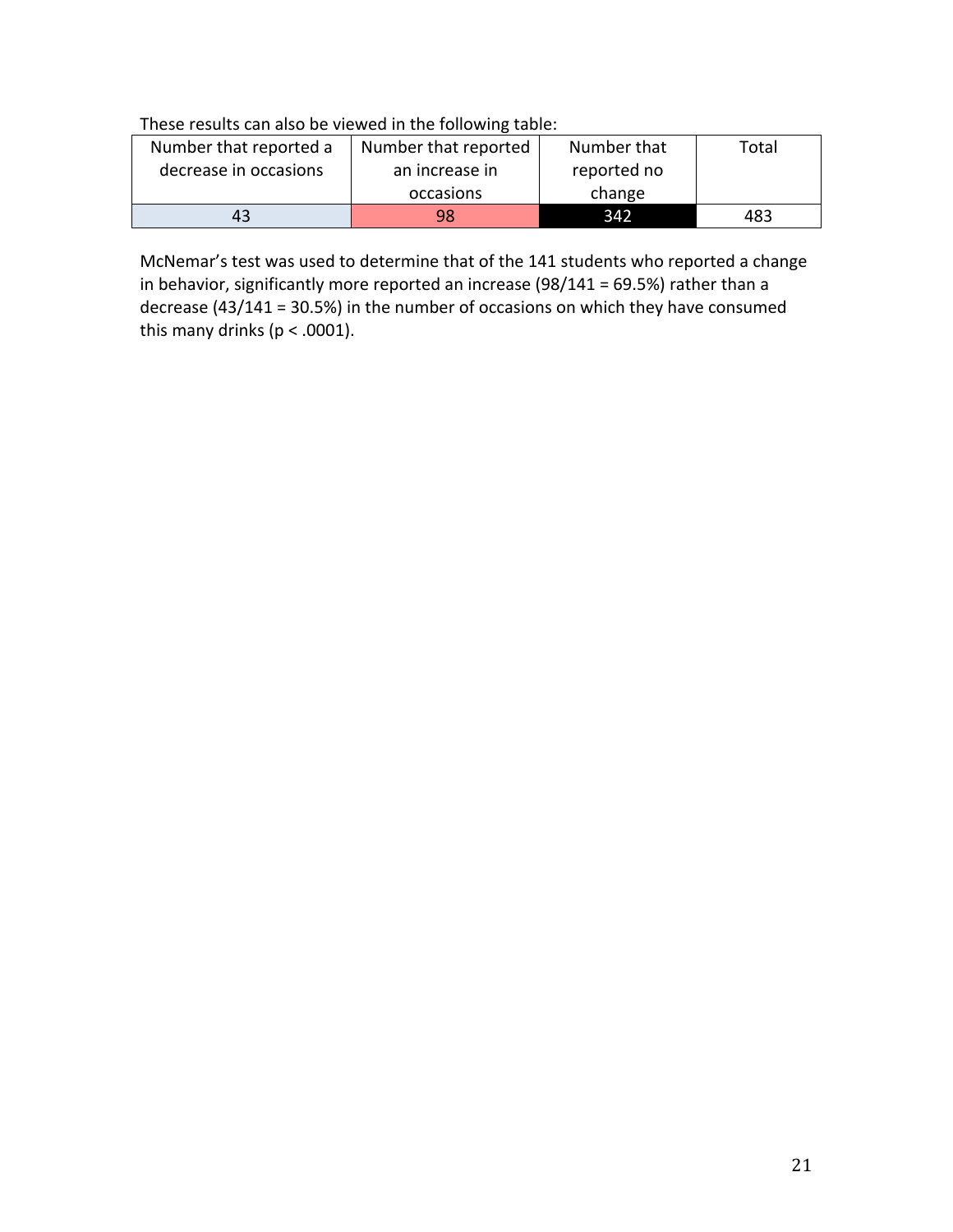The next question considered was, "In the past two weeks, on how many separate **occasions have you consumed 8 or more drinks (for females) and 10 or more drinks (for males)?"** Student responses to this question are summarized below.

| $\sim$ more armino from fermance, and $\pm$ or more armino from marce, $\sim$ |                                |                | Response at Post-test |                |                |                |                |                               |  |  |
|-------------------------------------------------------------------------------|--------------------------------|----------------|-----------------------|----------------|----------------|----------------|----------------|-------------------------------|--|--|
|                                                                               |                                | $\mathbf 0$    | $\mathbf{1}$          | $\overline{2}$ | 3              | 4              | $5+$           | Pre-<br>test<br><b>Totals</b> |  |  |
|                                                                               | $\mathbf 0$                    | 400            | 32                    | 11             | 3              | $\overline{2}$ | 1              | 449                           |  |  |
|                                                                               | 1                              | 7              | 10                    | $\overline{3}$ | $\overline{0}$ | $\mathbf 0$    | $\mathbf{0}$   | 20                            |  |  |
| Response                                                                      | $\overline{2}$                 | $\overline{2}$ | $\mathbf{1}$          | $\mathbf{1}$   | $\overline{0}$ | 1              | $\mathbf{0}$   | 5                             |  |  |
| at<br>Pre-test                                                                | 3                              | 3              | $\mathbf{0}$          | $\mathbf{1}$   | $\overline{0}$ | $\mathbf 0$    | $\mathbf{0}$   | $\overline{4}$                |  |  |
|                                                                               | $\overline{4}$                 | $\mathbf 0$    | $\mathbf{0}$          | $\mathbf{0}$   | $\mathbf{1}$   | 1              | $\overline{0}$ | $\overline{2}$                |  |  |
|                                                                               | $5+$                           | $\overline{2}$ | $\mathbf{0}$          | $\mathbf 0$    | $\mathbf 0$    | $\mathbf{1}$   | $\mathbf{1}$   | $\overline{4}$                |  |  |
|                                                                               | Post-<br>test<br><b>Totals</b> | 414            | 43                    | 16             | $\overline{4}$ | 5              | $\overline{2}$ | 484                           |  |  |

Table 3. In the past two weeks, on how many separate occasions have you consumed 8 or more drinks (for females) and 10 or more drinks (for males)?

Many students (413, or 85%) did not change their response. Also, note that most of the students are reporting both at pre and post that they had not consumed 8 or more (for females) or 10 or more (for males) drinks.

There were, however, 53 students (11%) that reported an increase in the number of occasions on which they have consumed this many drinks. Only 18 students (4%) reported a decrease in the number of occasions on which they have consumed this many drinks.

These results can also be viewed in the following table:

| Number that reported a | Number that reported | Number that | Total |
|------------------------|----------------------|-------------|-------|
| decrease in occasions  | an increase in       | reported no |       |
|                        | occasions            | change      |       |
| 18                     | 53                   | 413         | 484   |

McNemar's test was used to determine that of the 71 students who reported a change in behavior, significantly more reported an increase  $(53/71 = 75%)$  rather than a decrease  $(18/71 = 25%)$  in the number of occasions on which they have consumed this many drinks ( $p < .0001$ ).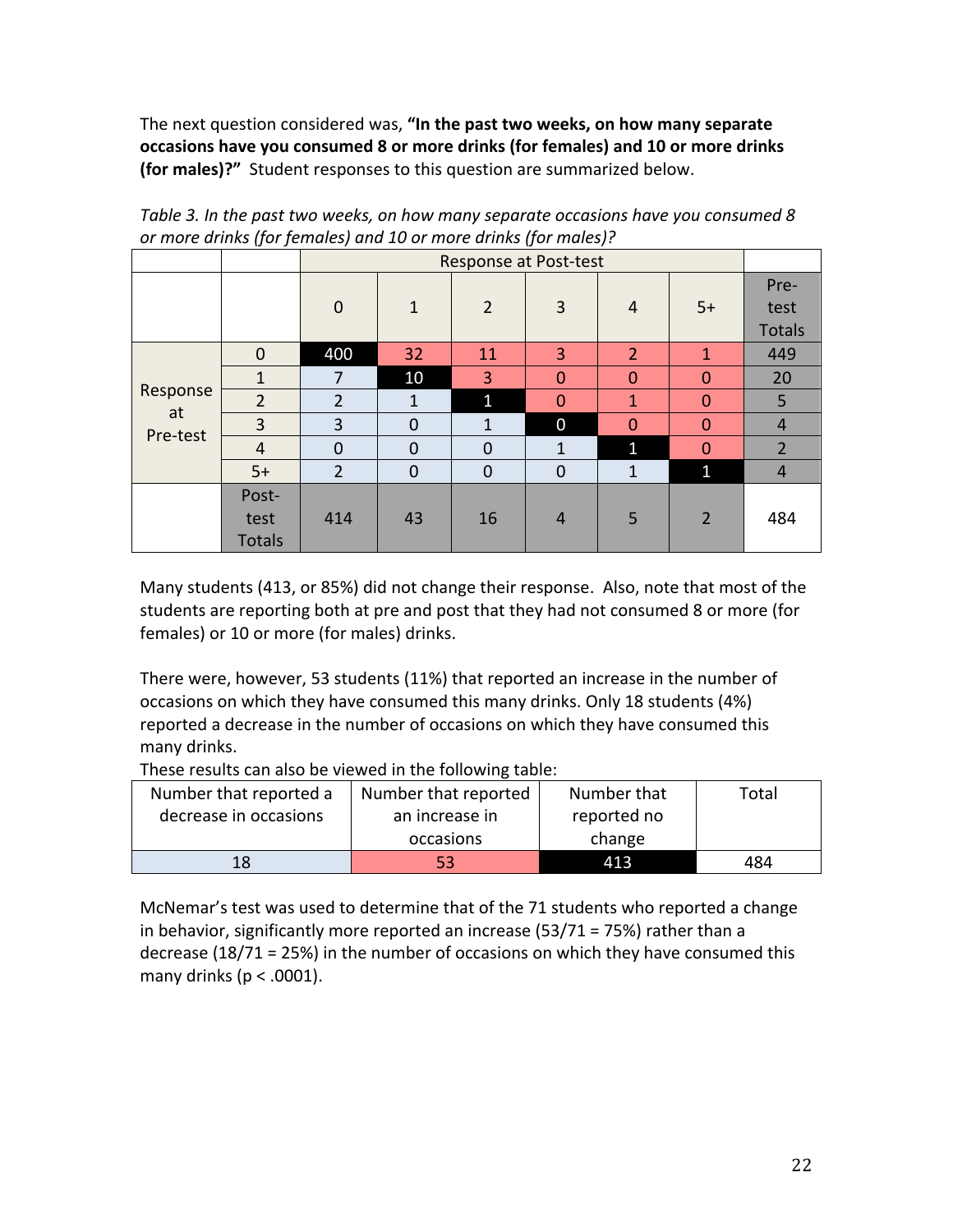Students were also asked, "On average, how many days a week do you consume alcohol?" Their responses to this question are summarized below.

|          |               |                | Response at Post-test |                |              |              |                           |  |  |  |  |
|----------|---------------|----------------|-----------------------|----------------|--------------|--------------|---------------------------|--|--|--|--|
|          |               | 0 days         | 1 day                 | 2 days         | 3 days       | $4 + days$   | Pre-test<br><b>Totals</b> |  |  |  |  |
|          | 0 days        | 272            | 59                    | 23             | $\mathbf{1}$ | 1            | 356                       |  |  |  |  |
| Response | 1 day         | 17             | 35                    | 40             | 5            | $\Omega$     | 97                        |  |  |  |  |
| at       | 2 days        | $\mathbf 0$    | 5                     | 13             | 5            | $\Omega$     | 23                        |  |  |  |  |
| Pre-test | 3 days        | $\overline{0}$ | 1                     | $\overline{2}$ | $\mathbf{1}$ | 0            | 4                         |  |  |  |  |
|          | $4 + days$    | $\mathbf 0$    | 1                     | $\overline{0}$ | $\mathbf 0$  | $\mathbf{1}$ | $\overline{2}$            |  |  |  |  |
|          | Post-         |                |                       |                |              |              |                           |  |  |  |  |
|          | test          | 289            | 101                   | 78             | 12           | 2            | 482                       |  |  |  |  |
|          | <b>Totals</b> |                |                       |                |              |              |                           |  |  |  |  |

Table 4. On average, how many days a week do you consume alcohol?

Many students (322, or 67%) did not change their response. Also, note that just over half of the students (272/482 = 56%) are reporting both at pre and post that do not consume alcohol in a typical week.

There were, however, 134 students (28%) that reported an increase in the number of days in a typical week on which they consume alcohol. Only 26 students (5%) reported a decrease in the number of days.

| THESE TESUILS CATT AISU DE VIEWEU III LIJE TUIJUWIIIK LADIE. |                                                             |             |       |  |  |  |  |  |
|--------------------------------------------------------------|-------------------------------------------------------------|-------------|-------|--|--|--|--|--|
| Number that reported a                                       | Number that reported an                                     | Number that | Total |  |  |  |  |  |
|                                                              | decrease in the number of $\vert$ increase in the number of | reported no |       |  |  |  |  |  |
| davs                                                         | davs                                                        | change      |       |  |  |  |  |  |
| 26                                                           | 134                                                         | 322         | 482   |  |  |  |  |  |

These results can also be viewed in the following table:

McNemar's test was used to determine that of the 160 students who reported a change in behavior, significantly more reported an increase  $(134/157 - 84%)$  rather than a decrease (26/157 = 16%) in the number of days in a typical week on which they have consumed this many drinks ( $p < .0001$ ).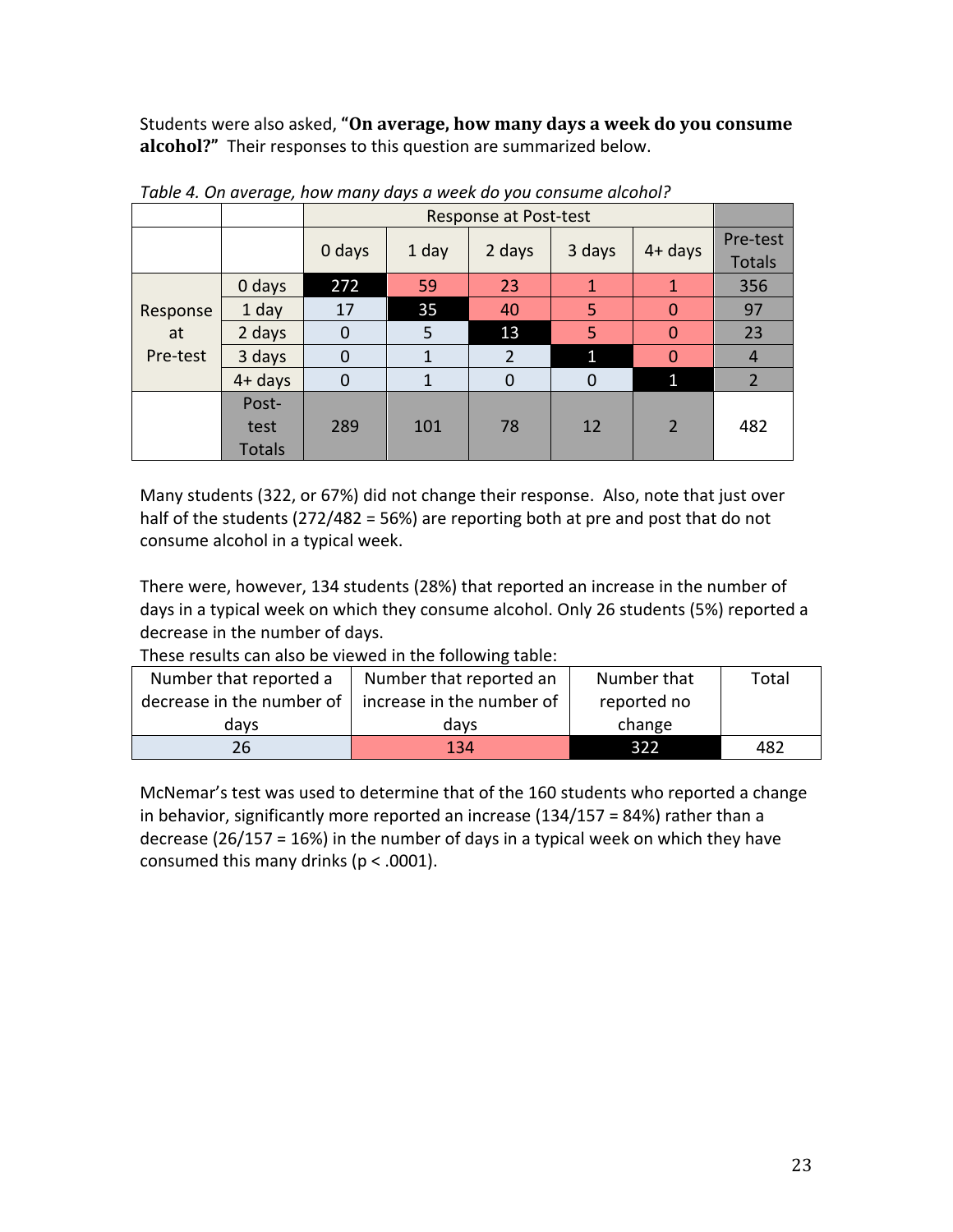The students were also asked, "On a typical drinking occasion, how many standard drinks do you consume on average?" The responses to this question are summarized below. 

|          |                                |                | Response at Post-test |                |                |                |                |                |                         |                |                |                |                               |
|----------|--------------------------------|----------------|-----------------------|----------------|----------------|----------------|----------------|----------------|-------------------------|----------------|----------------|----------------|-------------------------------|
|          |                                | $\overline{0}$ | $\mathbf{1}$          | $\overline{2}$ | 3              | 4              | 5              | 6              | $\overline{7}$          | 8              | 9              | $10+$          | Pre-<br>test<br><b>Totals</b> |
|          | $\mathbf 0$                    | 159            | 12                    | 11             | 7              | 9              | $\overline{0}$ | $\mathbf{1}$   | $\overline{\mathbf{1}}$ | $\overline{2}$ | $\mathbf{1}$   | $\mathbf{0}$   | 203                           |
|          | 1                              | 16             | 21                    | 16             | 3              | 4              | 3              | $\overline{2}$ | $\Omega$                | $\overline{0}$ | $\overline{0}$ | $\mathbf{0}$   | 65                            |
|          | $\overline{2}$                 | 4              | $\overline{7}$        | 13             | 10             | 11             | 5              | $\overline{2}$ | 0                       | $\mathbf{1}$   | $\overline{0}$ | $\overline{0}$ | 53                            |
|          | 3                              | 4              | 4                     | 9              | 23             | 15             | $\overline{2}$ | $\overline{2}$ | 1                       | $\overline{0}$ | $\overline{0}$ | $\mathbf{1}$   | 61                            |
| Response | 4                              | $\mathbf{1}$   | $\overline{0}$        | $\overline{2}$ | 9              | 9              | 6              | 5              | $\mathbf 0$             | $\mathbf{1}$   | $\overline{0}$ | $\mathbf{0}$   | 33                            |
| at       | 5                              | $\overline{0}$ | $\overline{2}$        | $\overline{2}$ | 9              | $\overline{7}$ | 7              | 3              | 3                       | $\mathbf{1}$   | 0              | $\mathbf{0}$   | 34                            |
| Pre-test | 6                              | 1              | $\mathbf 0$           | $\overline{0}$ | $\mathbf{1}$   | $\overline{2}$ | 5              | 3              | 1                       | 3              | $\overline{0}$ | $\mathbf{1}$   | 17                            |
|          | 7                              | $\overline{0}$ | $\mathbf{1}$          | $\overline{0}$ | $\overline{0}$ | $\overline{0}$ | $\overline{2}$ | $\mathbf{1}$   | 3                       | $\overline{2}$ | $\mathbf{1}$   | $\mathbf{0}$   | 10                            |
|          | 8                              | $\overline{0}$ | $\overline{0}$        | $\overline{0}$ | $\overline{0}$ | $\overline{0}$ | $\overline{3}$ | $\overline{0}$ | 3                       | $\mathbf{1}$   | $\overline{0}$ | $\mathbf{1}$   | 8                             |
|          | 9                              | $\overline{0}$ | $\overline{0}$        | $\overline{0}$ | $\overline{0}$ | $\overline{0}$ | $\overline{0}$ | $\overline{0}$ | $\overline{0}$          | $\overline{0}$ | 0              | $\overline{0}$ | $\overline{0}$                |
|          | $10+$                          | $\overline{0}$ | $\overline{0}$        | $\overline{0}$ | $\overline{0}$ | $\overline{0}$ | $\overline{0}$ | $\overline{0}$ | $\overline{0}$          | $\overline{0}$ | $\mathbf 0$    | $\overline{2}$ | $\overline{2}$                |
|          | Post-<br>test<br><b>Totals</b> | 185            | 47                    | 53             | 62             | 57             | 33             | 19             | 12                      | 11             | $\overline{2}$ | 5              | 486                           |

Table 5. On a typical drinking occasion, how many standard drinks do you consume on *average?*

About half of the student's responses were unchanged  $(241/486 = 49.6\%)$ . There were, however, 150 students (30.9%) that reported an increase in the number of drinks typically consumed. Only 95 students (19.5%) reported a decrease.

These results can also be viewed in the following table:

| Number that reported a    | Number that reported an   | Number that | Total |  |  |  |  |  |  |
|---------------------------|---------------------------|-------------|-------|--|--|--|--|--|--|
| decrease in the number of | increase in the number of | reported no |       |  |  |  |  |  |  |
| drinks                    | drinks                    | change      |       |  |  |  |  |  |  |
| 95                        | 150                       | 241         | 486   |  |  |  |  |  |  |

McNemar's test was used to determine that of the 245 students who reported a change in behavior, significantly more reported an increase  $(150/245 = 61%)$  rather than a decrease  $(95/245 = 39%)$  in the number of days in a typical week on which they have consumed this many drinks  $(p = .0003)$ .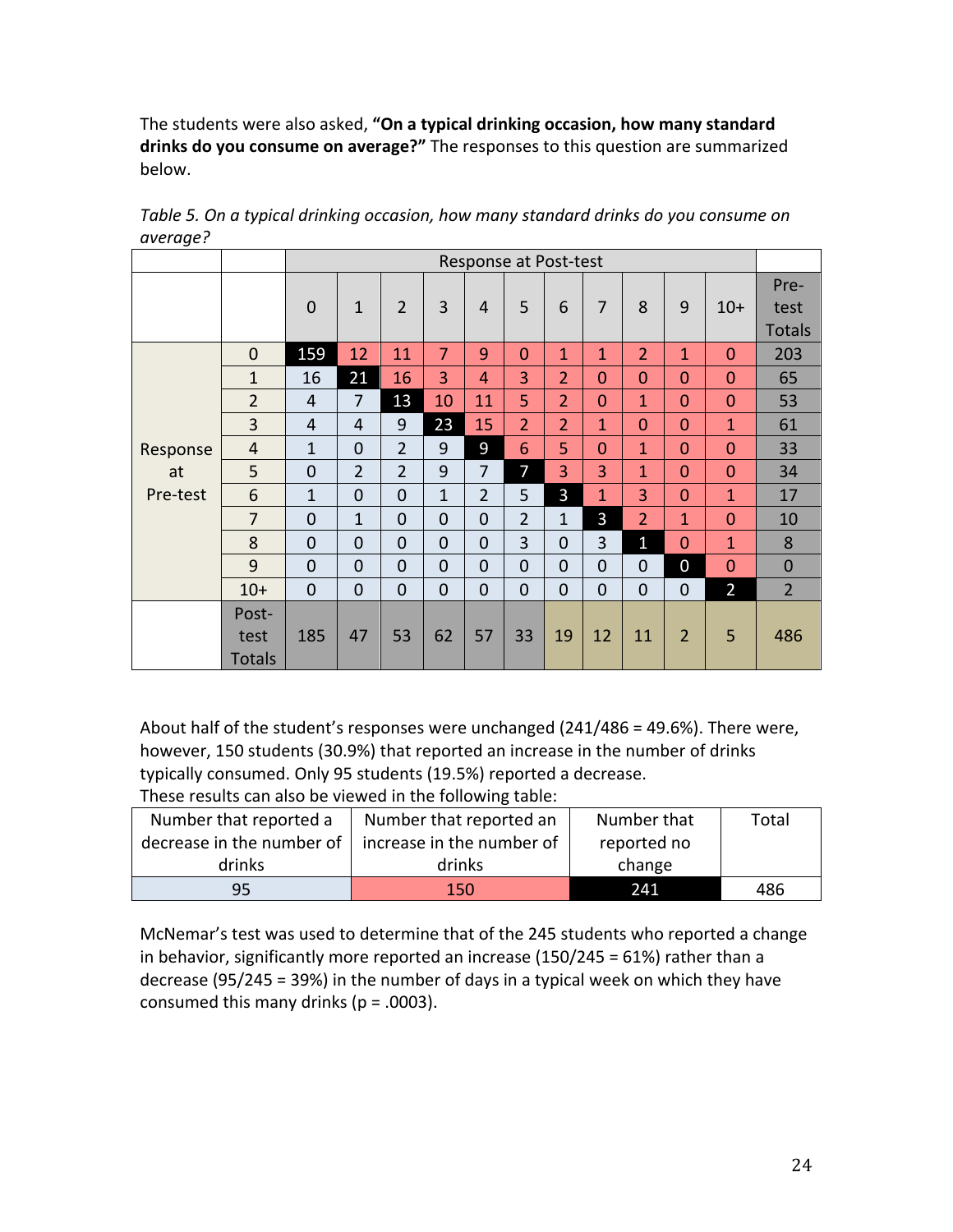Next the students were asked "Where do you consume alcohol?" and were allowed to check all that applied. Their responses to the pre- and post-surveys can be summarized as shown below in order to observe changes in student responses (only the most common combinations of "check all that apply" categories were considered). Table 6. Where do you consume alcohol?

|                             |                                |                | Response at Post-test |                |                |                       |                    |                            |                               |  |
|-----------------------------|--------------------------------|----------------|-----------------------|----------------|----------------|-----------------------|--------------------|----------------------------|-------------------------------|--|
|                             |                                | Don'<br>t      | Home                  | Friend's       | Party          | Home/<br>Friend'<br>S | Friend's/<br>Party | Home/<br>Friend's<br>Party | Pre-<br>test<br><b>Totals</b> |  |
|                             | Don't                          | 142            | 4                     | 8              | 7              | $\overline{2}$        | 15                 | 3                          | 181                           |  |
|                             | Home                           | 10             | 12                    | $\overline{7}$ | 3              | 6                     | $\overline{2}$     | 3                          | 43                            |  |
|                             | Friend's                       | 5              | $\mathbf{1}$          | 11             | 5              | 6                     | 18                 | $\overline{2}$             | 48                            |  |
| Respons<br>e at<br>Pre-test | Party                          | $\overline{3}$ | $\mathbf 0$           | 0              | $\overline{4}$ | $\mathbf 0$           | $\mathbf{1}$       | 0                          | 8                             |  |
|                             | Home/<br>Friend's              | 4              | $\overline{2}$        | $\overline{7}$ | $\mathbf{1}$   | 9                     | 10                 | $\overline{7}$             | 40                            |  |
|                             | Friend's<br>Party              | 4              | $\mathbf 0$           | 9              | 6              | $\mathbf{1}$          | 45                 | 12                         | 77                            |  |
|                             | Home/<br>Friend/<br>Party      | $\mathbf{1}$   | $\mathbf 0$           | 3              | $\mathbf{1}$   | $\mathbf{1}$          | 12                 | 24                         | 42                            |  |
|                             | Post-<br>test<br><b>Totals</b> | 169            | 19                    | 45             | 27             | 25                    | 103                | 51                         | 439                           |  |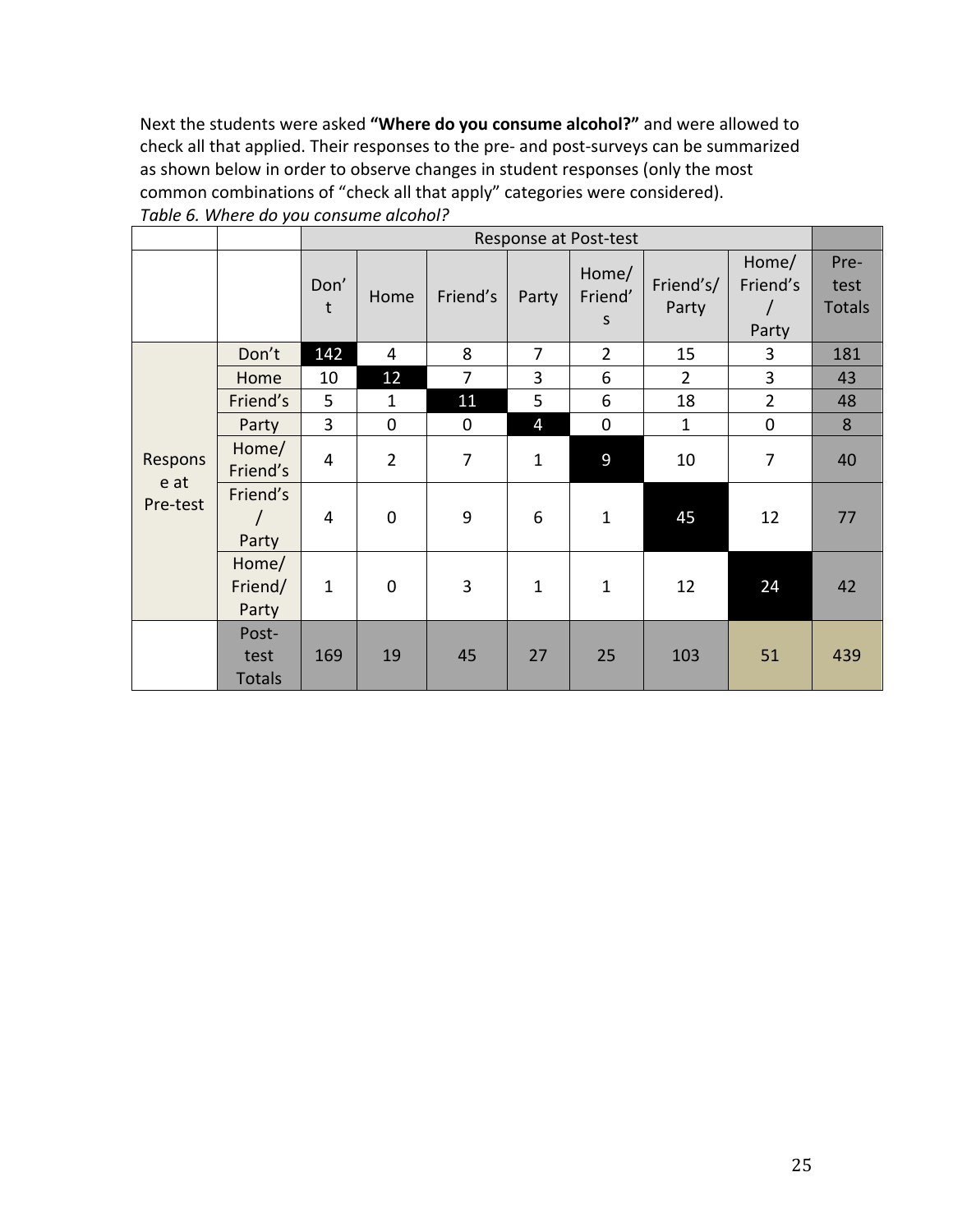Another question that was considered is "How many days per week do you think the average college student consumes alcohol?" The responses are summarized below.

|          |                       |                | Response at Post-test |              |              |                |                           |  |  |  |
|----------|-----------------------|----------------|-----------------------|--------------|--------------|----------------|---------------------------|--|--|--|
|          |                       | 0 days         | 1 day                 | 2 days       | 3 days       | $4 + days$     | Pre-test<br><b>Totals</b> |  |  |  |
|          | 0 days                | $\mathbf{1}$   | $\overline{0}$        | $\mathbf{1}$ | 1            | 2              | 5                         |  |  |  |
| Response | 1 day                 | 6              | 22                    | 34           | $\mathbf{1}$ | $\overline{2}$ | 65                        |  |  |  |
| at       | 2 days                | $\overline{4}$ | 37                    | 112          | 43           | 3              | 199                       |  |  |  |
| Pre-test | 3 days                | 3              | 18                    | 74           | 76           | 8              | 179                       |  |  |  |
|          | $4+$ days             | 3              | $\overline{2}$        | 6            | 21           | 6              | 38                        |  |  |  |
|          | Post-                 |                |                       |              |              |                |                           |  |  |  |
|          | test<br><b>Totals</b> | 17             | 79                    | 227          | 142          | 21             | 486                       |  |  |  |
|          |                       |                |                       |              |              |                |                           |  |  |  |

Table 7. How many days per week do you think the average college student consumes *alcohol?*

Just under half of the students (217, or 44.7%) did not change their response. There were, however, 95 students (19.5%) that reported an increase in the number of days they believe the average college student consumes alcohol. Also, 174 students (35.8%) reported a decrease in the number of days.

These results can also be viewed in the following table:

| Number that reported a                                  | Number that reported an | Number that | Total |
|---------------------------------------------------------|-------------------------|-------------|-------|
| decrease in the number of $ $ increase in the number of |                         | reported no |       |
| davs                                                    | davs                    | change      |       |
| 174                                                     | 95                      | 217         | 486   |

McNemar's test was used to determine that of the 269 students who changed their response, significantly more reported a decrease  $(174/269 = 65%)$  rather than an increase  $(95/269 = 35%)$  in the number of days in a typical week on which they think the average college student consumes alcohol  $(p < .0001)$ .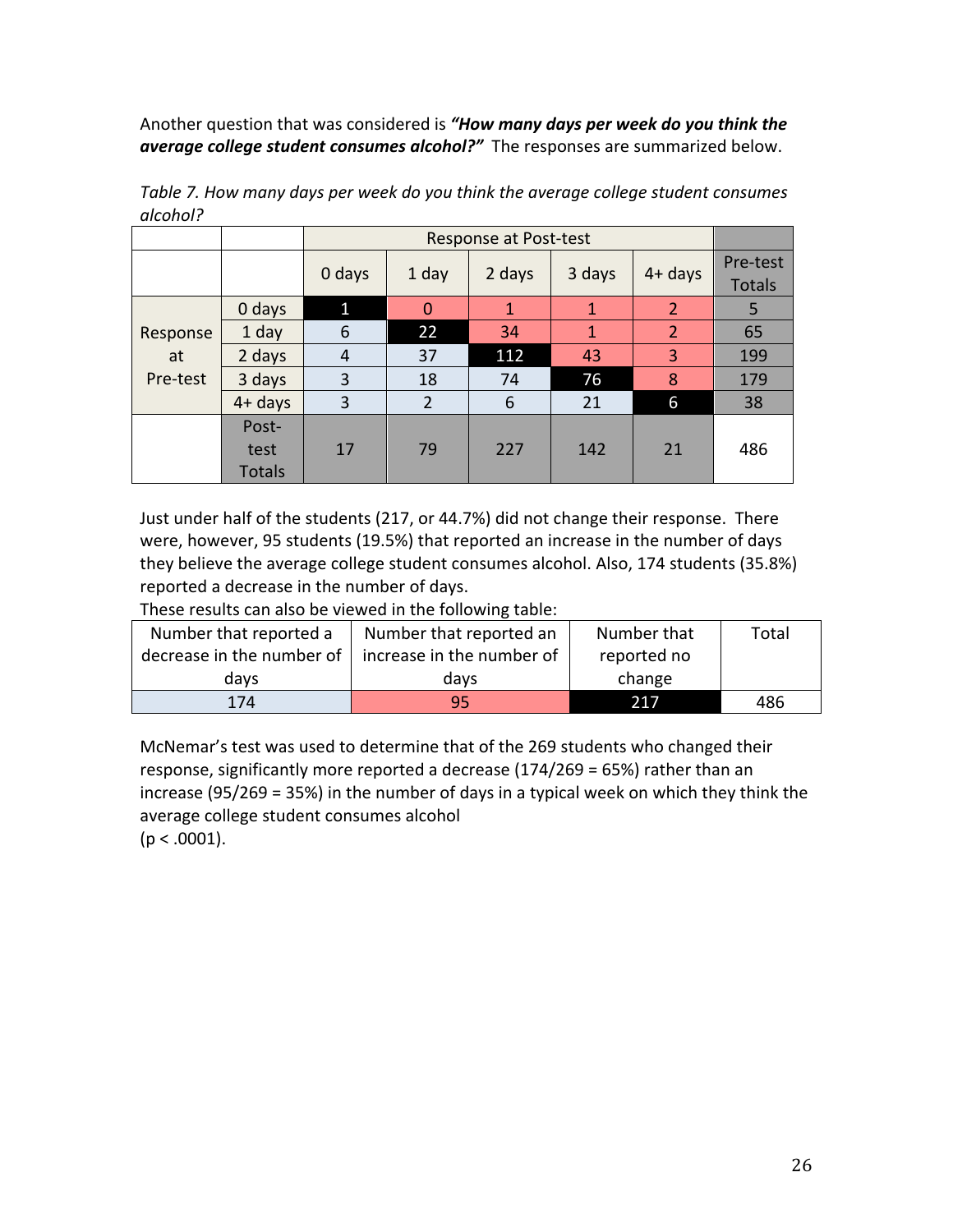The next question considered was "How many standard drinks do you believe the average college student consumes on a typical drinking occasion?" The responses to this question are summarized below.

|          |                | Response at Post-test |                |                |                |                |                |                |                |                |                |                |                |
|----------|----------------|-----------------------|----------------|----------------|----------------|----------------|----------------|----------------|----------------|----------------|----------------|----------------|----------------|
|          |                | $\mathbf 0$           | $\mathbf{1}$   | $\overline{2}$ | 3              | 4              | 5              | 6              | $\overline{7}$ | 8              | 9              | $10+$          | Pre-<br>test   |
|          |                |                       |                |                |                |                |                |                |                |                |                |                | <b>Totals</b>  |
|          | $\mathbf 0$    | $\mathbf{1}$          | $\overline{0}$ | $\overline{0}$ | $\overline{0}$ | $\overline{0}$ | $\mathbf{1}$   | $\mathbf{1}$   | $\overline{0}$ | $\overline{0}$ | $\overline{0}$ | $\mathbf{0}$   | 3              |
|          | $\mathbf{1}$   | 1                     | $\overline{2}$ | 1              | 1              | $\mathbf{0}$   | $\overline{2}$ | $\overline{0}$ | $\overline{0}$ | $\overline{0}$ | $\overline{0}$ | $\overline{0}$ | $\overline{7}$ |
|          | $\overline{2}$ | 1                     | $\overline{2}$ | 13             | 10             | 6              | $\overline{2}$ | $\overline{0}$ | $\overline{0}$ | $\overline{0}$ | $\overline{0}$ | $\overline{0}$ | 34             |
|          | 3              | 3                     | $\overline{2}$ | 14             | 28             | 17             | 15             | 6              | $\overline{0}$ | $\overline{0}$ | $\mathbf{1}$   | $\overline{0}$ | 86             |
| Response | 4              | $\overline{0}$        | $\mathbf{1}$   | 13             | 22             | 33             | 17             | $\overline{7}$ | $\overline{2}$ | $\overline{0}$ | $\overline{0}$ | $\overline{0}$ | 95             |
| at       | 5              | 3                     | $\mathbf{1}$   | 5              | 28             | 25             | 29             | 6              | 4              | $\overline{2}$ | $\overline{0}$ | $\overline{0}$ | 103            |
| Pre-test | 6              | $\mathbf 0$           | $\mathbf 0$    | $\mathbf{1}$   | 7              | 15             | 13             | 8              | $\overline{2}$ | 3              | $\overline{2}$ | $\mathbf{0}$   | 51             |
|          | $\overline{7}$ | $\mathbf 0$           | $\overline{0}$ | $\mathbf 0$    | 10             | 10             | 10             | 4              | $\overline{2}$ | $\mathbf{0}$   | $\overline{0}$ | $\mathbf{0}$   | 36             |
|          | 8              | $\overline{0}$        | $\overline{0}$ | $\overline{2}$ | $\overline{2}$ | $\overline{4}$ | 11             | 3              | $\overline{2}$ | 5              | $\overline{0}$ | $\mathbf{1}$   | 30             |
|          | 9              | $\overline{0}$        | $\overline{0}$ | $\overline{0}$ | $\mathbf{1}$   | $\overline{0}$ | 5              | $\mathbf{1}$   | $\overline{0}$ | $\overline{0}$ | $\overline{0}$ | $\mathbf{0}$   | $\overline{7}$ |
|          | $10+$          | $\mathbf{1}$          | $\mathbf{1}$   | $\overline{2}$ | $\mathbf{1}$   | 5              | 6              | 8              | 4              | 3              | $\overline{0}$ | 3              | 34             |
|          | Post-          |                       |                |                |                |                |                |                |                |                |                |                |                |
|          | test           | 10                    | 9              | 51             | 110            | 115            | 111            | 44             | 16             | 13             | 3              | $\overline{4}$ | 486            |
|          | <b>Totals</b>  |                       |                |                |                |                |                |                |                |                |                |                |                |

Table 8. How many standard drinks do you believe the average college student *consumes on a typical drinking occasion?*

About one-fourth of the student's responses were unchanged  $(124/486 = 25.5\%)$ . Only 109 students (22.4%) reported an increase in the number of drinks they felt the typical college student consumed. Also, 253 students (52.1%) reported a decrease in the number of drinks they believed the average college student consumed on a typical drinking occasion.

These results can also be viewed in the following table:

| Number that reported a                                      | Number that reported an | Number that | Total |
|-------------------------------------------------------------|-------------------------|-------------|-------|
| decrease in the number of $\vert$ increase in the number of |                         | reported no |       |
| drinks                                                      | drinks                  | change      |       |
| 253                                                         | 109                     | 124         | 486   |

McNemar's test was used to determine that of the 362 students who reported a change in behavior, significantly more reported a decrease  $(253/362 = 70%)$  rather than an  $increases$  (109/362 = 30%) in the number of drinks they believed the average college student consumed on a typical drinking occasion  $(p < .0001)$ .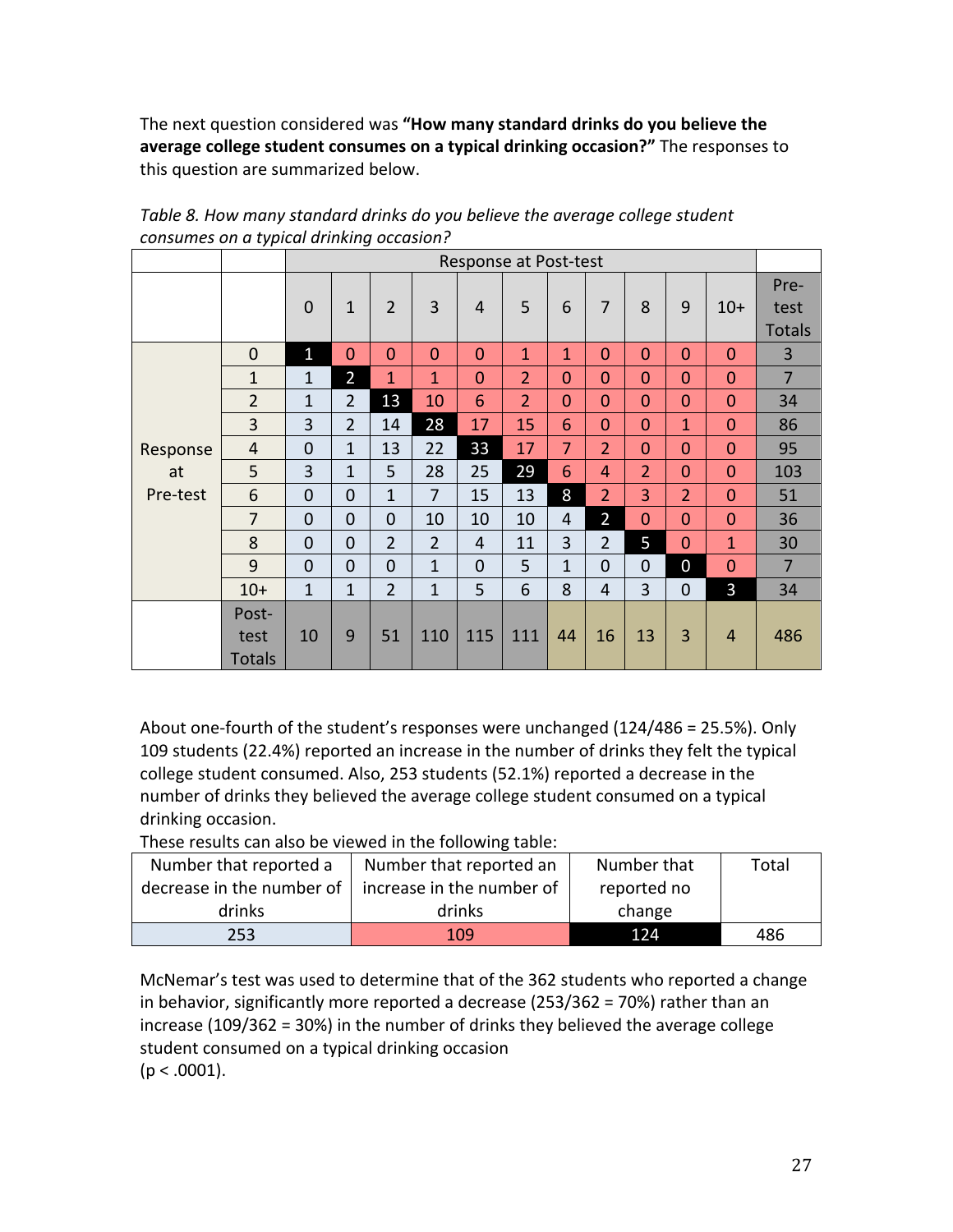Finally, students were asked, "What percentage of college students do you believe use **marijuana?**" and

"What percentage of college students do you believe use tobacco?"

The results are summarized below.

Table 9. Descriptive Statistics and Paired t-test Results for "What percentage of college students do *vou believe use marijuana/tobacco?"*.

| stauchts ab you believe ase marijaana/tobacco. |          |     |           |     |        |                 |          |                    |              |
|------------------------------------------------|----------|-----|-----------|-----|--------|-----------------|----------|--------------------|--------------|
|                                                | Pre-test |     | Post-test |     |        | Mean Difference |          | 95% CI for         |              |
|                                                | M        | SD  | M         | SD  | М      | SD              | N        | Mean<br>Difference | p-value      |
| Marijuana                                      | 46%      | 20% | 34%       | 18% | $-12%$ | 19%             | 48<br>4  | $(-13\%, -10\%)$   | < 0.001      |
| Tobacco                                        | 45%      | 19% | 36%       | 19% | $-9%$  | 18%             | 48<br>ົາ | $(-11\%, -8\%)$    | $\leq .0001$ |

Note that a paired t-test revealed that there was a statistically significant decrease in the percentage of college students believed to use both marijuana and tobacco from pre- to post-survey.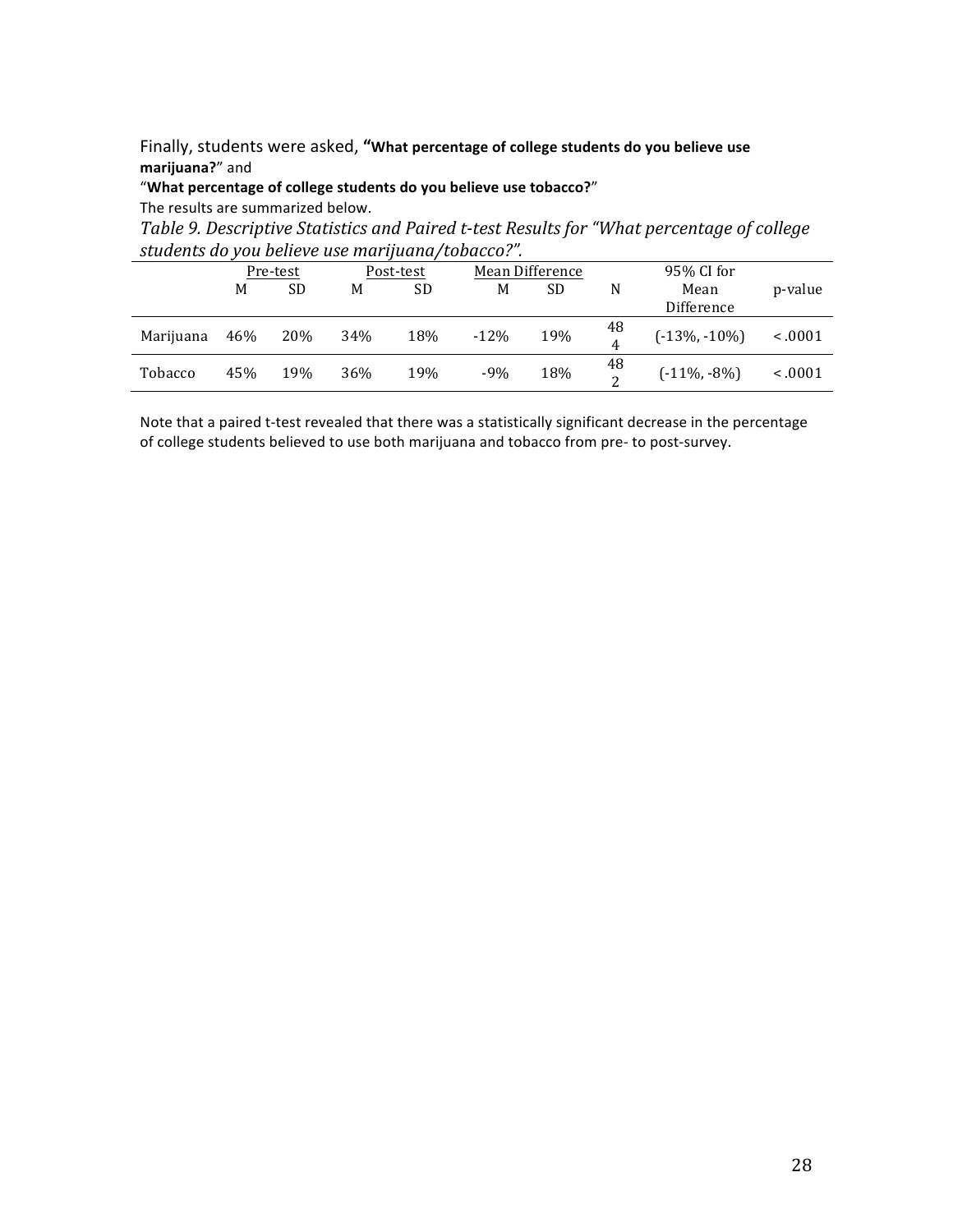# **Appendix B**

# **Alcohol & Other Drug Policy**

# **I. Philosophy**

Winona State University is an environment in which the personal, social and academic growth of students is free from mind-altering chemicals including drugs and alcohol. WSU recognizes that drugs and alcohol constitute significant personal and social problems within society in general and colleges in particular. WSU supports, promotes, respects and expects adherence to federal and state laws regarding alcohol and drugs. WSU demonstrates its values concerning an excellent educational environment, encouragement of a student's maturity, and federal and state laws regarding drugs and alcohol in a variety of ways. WSU promotes and presents, to all members of the community, drug and alcohol awareness programs that address issues proactively. WSU offers a multitude of programs on student development; provides programming to students on developing the skills necessary to be effective at WSU and in life; empowers students who choose not to drink; offers easy access to services that are intended to assist students who have alcohol or drug problems; and provides students with the opportunity to choose a substance-free living and learning experience.

# **II. Winona State University Alcohol and Other Drug Policy**

Winona State University and this policy comply with and support Minnesota State Colleges and Universities (MnSCU) Board policy, which prohibits excessive or illegal use, sale, or distribution of alcoholic beverages at Minnesota State Colleges and Universities and University-sponsored events on or off-campus.

# A. Definitions

1. Student—means all persons who:

a. Are enrolled in one or more courses, either credit or non-credit, through the University. b. Withdraw, transfer or graduate, after an alleged violation of the Student Code of Conduct.

c. Are not officially enrolled for a particular term but who have a continuing relationship with the University.

d. Have been notified of their acceptance for admission or have initiated the process of application for admission or financial aid.

e. Are living in a University residence hall although not enrolled in the University.

2. University Recognized Organization: Any student group and/or organization that has successfully completed the process outlined by the Student Senate on forming a club or organization.

3. Travel Status: The period from departure until return to campus by students who have obtained travel authorization through the appropriate University representative for a University sponsored event.

4. Events: Activities that include, but are not limited to, official meetings, practices, competitions or trips involving students, registered student organizations (e.g. clubs, intramural, club sports, etc.), or intercollegiate athletic teams.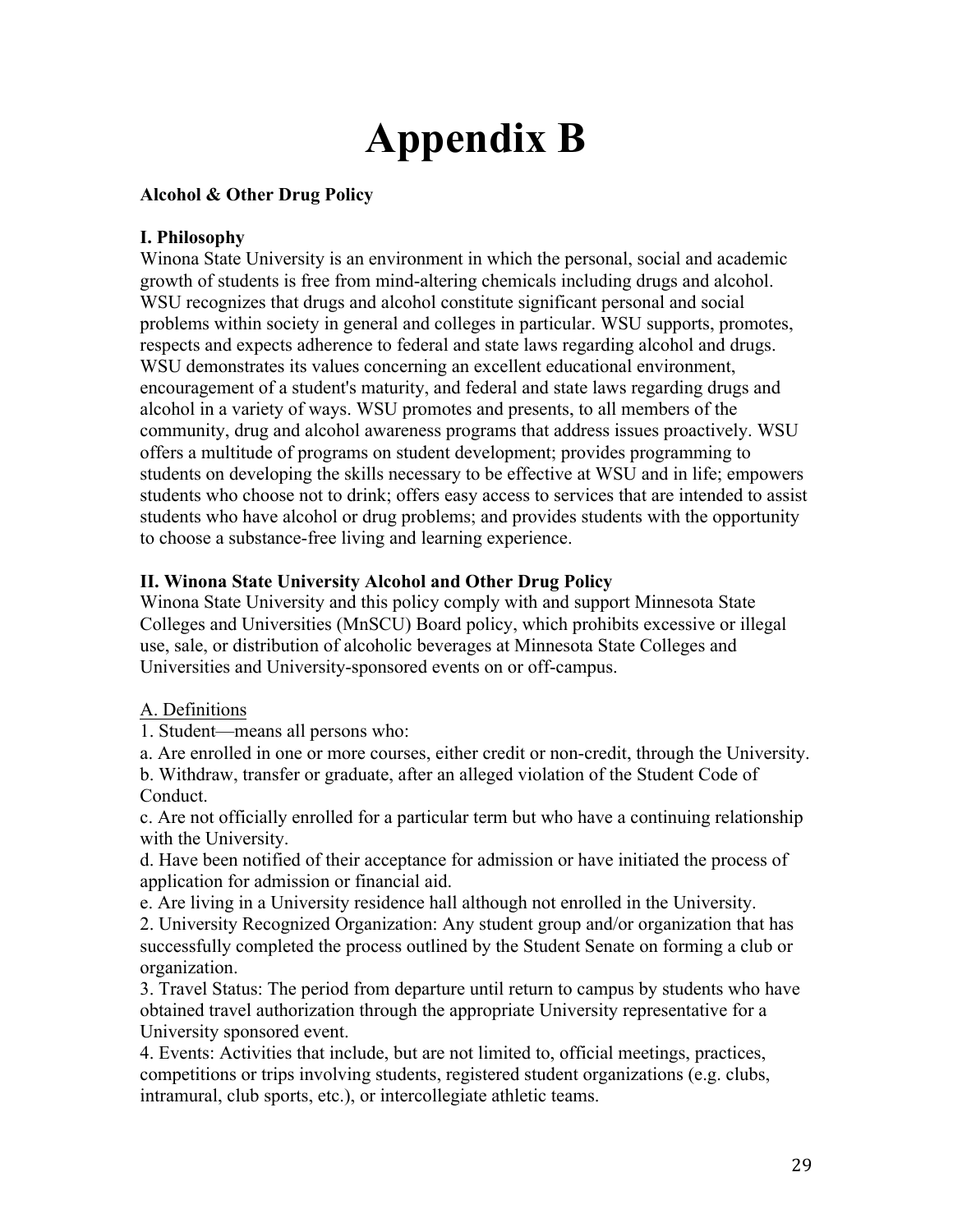5. University Premises, Property and Facilities: Any building or property owned by Winona State University or that is controlled by the institution but owned by a third party.

6. Off-Campus Conduct: Any behavior that threatens the health or safety of our students, disrupts the educational process and/or negatively affects the University's relationship with the community.

# B. Applicability of the Policy

1. Violation of the Alcohol and Other Drug Policy, the Student Code of Conduct, MnSCU and University policies including Residence Life policies, Technology policies and/or local, state, or federal laws regarding use, possession, or distribution of alcohol and/or other drugs, or drug paraphernalia which may result in issuance of a court summons, arrest, or referral for University conduct action or any combination of the above.

2. This policy applies to all on-campus and off-campus activities that are considered University activities, such as events and officially sanctioned field trips. This policy also applies to student organization-sponsored activities and events.

3. This policy applies to students, student groups and organizations, and their guests or visitors on University property and facilities engaged in a University activity. WSU employees should refer to the Office of Human Resources for applicable policies. 4. Violations or alleged violations of local ordinances, state or federal laws may subject student(s) and/or student organizations to conduct action by the University when these violations occur on campus, on University owned property, during a University activity or event, or when behavior on or off-campus adversely affects the University's educational, research or service functions. Examples of off-campus behavior which may be subject to University conduct action include, but are not limited to the following: underage consumption, selling or otherwise providing alcohol to underage persons; hosting underage drinking or disruptive parties; actions that threaten or endanger the health or safety of individuals; using, selling or distributing illegal drugs; sexual violence; and/or hazing.

#### C. Alcohol and Other Drug Policy

1. On-Campus: The use, possession, distribution, manufacture or sale of any controlled substances, illegal drugs, or alcoholic beverage is prohibited on campus. Students may use and possess prescription drugs (including controlled substances) for which they have a valid/current prescription.

2. Off-Campus: As members of the University community, students are expected to behave responsibly and comply with the law. University community members violating civil or criminal law may be subject to University conduct procedures when that conduct occurs off-campus and adversely affects the educational, research, or service functions of the University. Unlawful behavior by individual students or student organizations should be reported to the University (i.e. President, Vice Presidents, Deans, Directors and Supervisors either verbal or in writing). If reported, the University may take appropriate conduct action. The illegal use, possession, distribution, manufacture or sale of any controlled substance, drugs, or alcoholic beverages is prohibited for individual students and/or student organizations: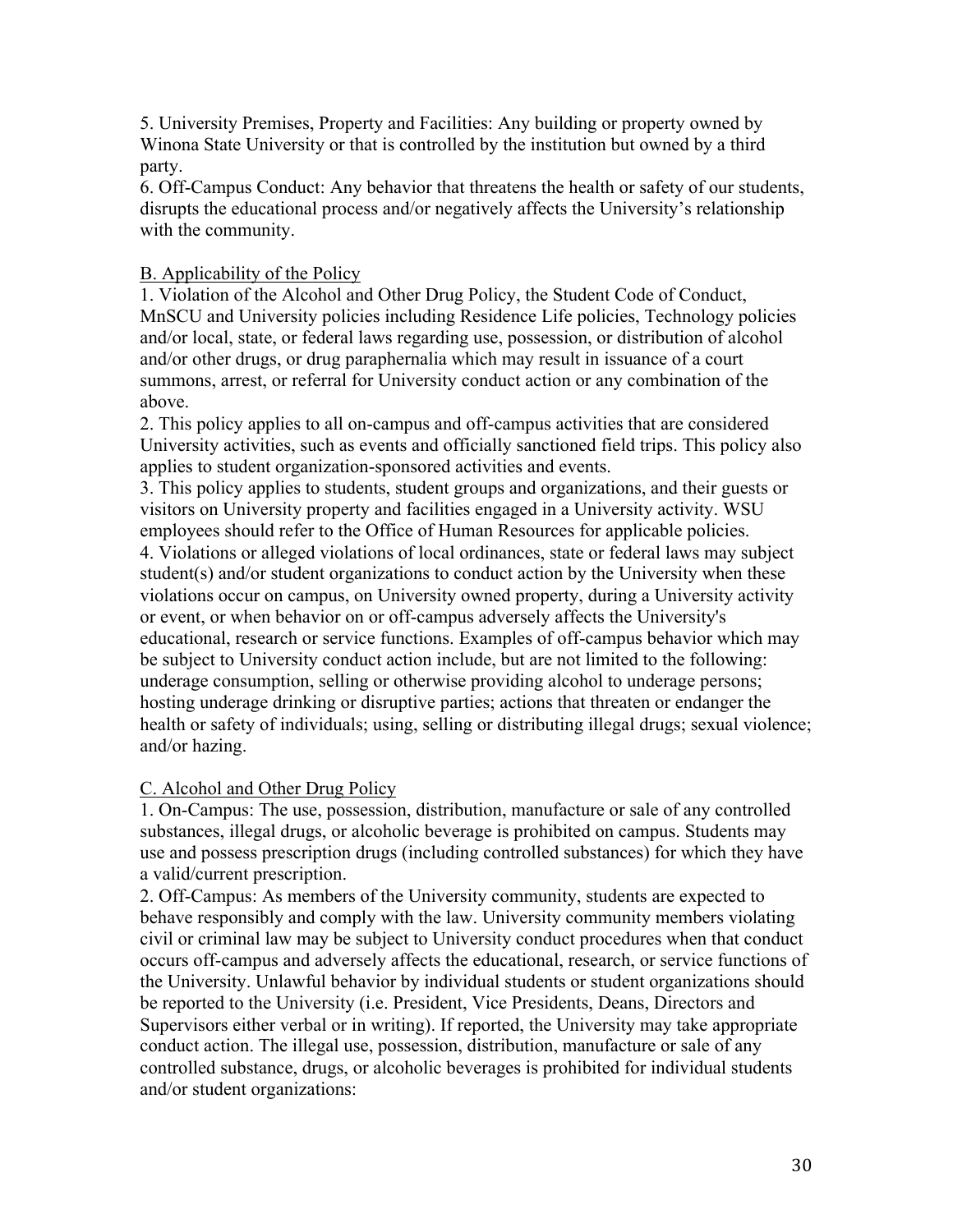- at University events on or off-campus;
- on travel status when representing the University (e.g., as a member of athletic team, sports club, Student Senate, student organizations and groups, member of a University group, delegation, etc.). Further restrictions or allowances for legal and responsible use of alcohol may apply to individual students or student groups on travel status, based on the specific program's needs and direction of the faculty or staff supervisors/ advisors.

Student leaders, faculty, staff supervisors/advisors and coaches assume responsibility for ensuring University policies and local, state, and federal laws are followed.

3. Disruptive use of alcohol and other drugs is prohibited. Disruptive use of alcohol and other drugs, regardless of where consumed or ingested, includes behavior that disrupts the University community, endangers the health or safety of self or others, results in damage to University or personal property, or requires the intervention of University or community resources. Examples of disruptive use include, but are not limited to, disorderly conduct, excessive noise, violence, threats, vandalism, or intoxication (regardless of age), that leads to intervention by University personnel, law enforcement personnel or medical personnel.

4. The public display of advertising or promotion of alcoholic beverages or illegal drugs, in University buildings or any other public campus area including all University-owned housing areas is prohibited. This includes alcohol containers, banners, lighted beer/ liquor signs, and large inflatable advertising.

5. The possession or display of alcohol "trophies," or other forms of empty alcohol containers, is not allowed on campus. The presence of empty containers, devices designed or intended to be used for the rapid consumption of alcohol (i.e., races, games, etc.), or drug paraphernalia, is prohibited. Possessing any of these materials may be considered evidence of use, consumption, or distribution.

6. The following advertising and promotional activities are prohibited for any student, University employee, registered student organization, or University office, department or program:

a. Using alcoholic beverages as awards or prizes in connection with University events;

b. Providing promotional items or advertising associated with alcohol and illegal drugs at University sponsored student events. This includes, but is not limited to, such items promoting alcohol or drug use on cups, shirts, beverage can coolers, or any other items advertising or promoting alcohol or illegal drug use;

c. Advertising alcohol and/or illegal drugs in University controlled or affiliated publications, or on University premises, including University affiliated web sites; d. Advertising that includes brand names, logos, prices, visual images or phrases that refer to consumption of alcoholic beverages and use of illegal drugs;

e. Use of alcohol for recruiting and student organization fund-raising activities and events;

f. Purchasing alcohol and other drugs with University or organization funds, including student activities fee allocations; and

g. Consuming or transporting alcohol and other drugs in University vehicles.

#### D. Exceptions to these policies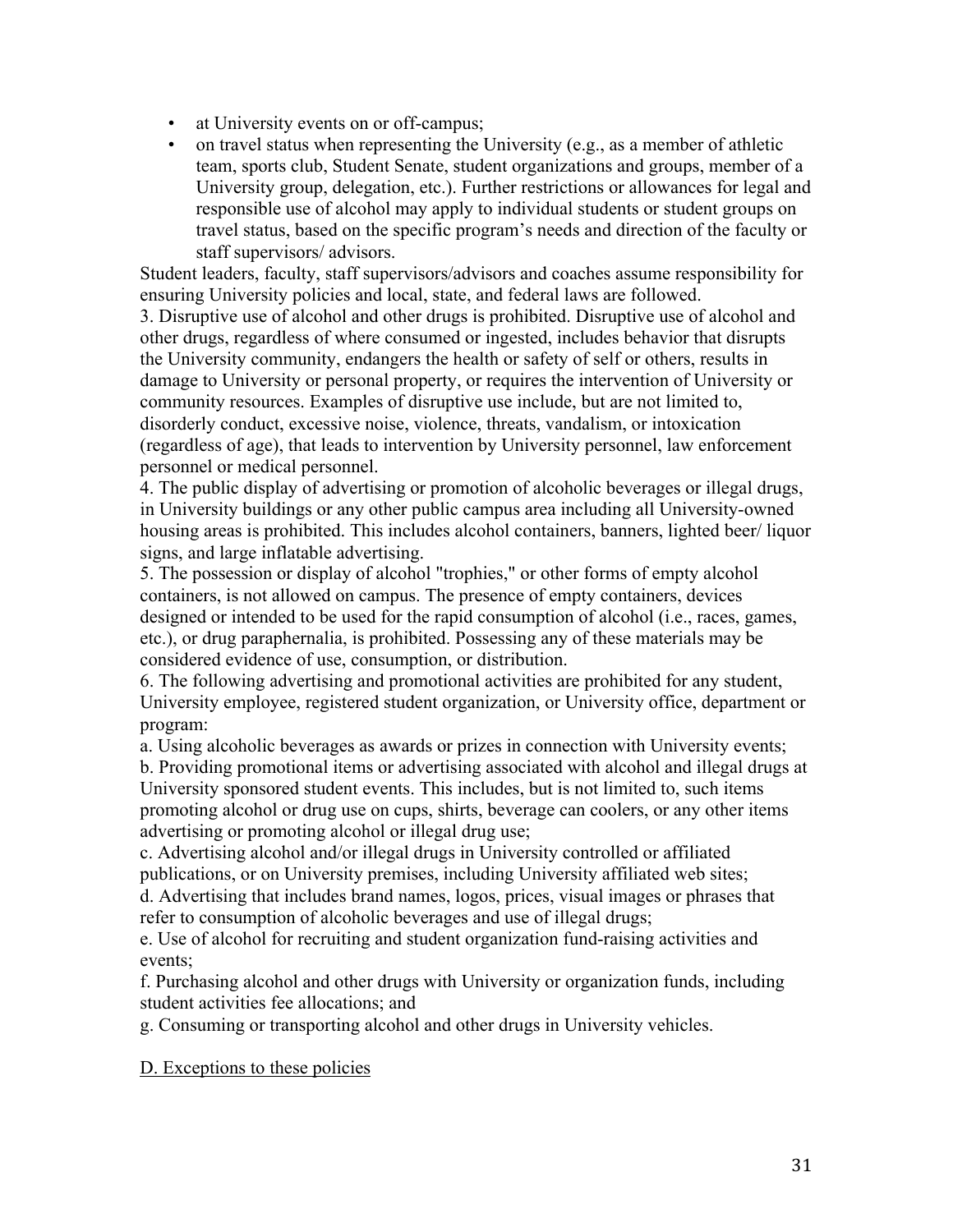1. An exception for instructional purposes in accordance with MnSCU Board Policy 5.18 allows for the use of alcohol in laboratory and classroom instruction or experiments. 2. Students may use and possess prescription drugs (including controlled substances) for which they have a valid/current prescription.

3. The Chancellor or the Office of the Chancellor, and the President of Winona State University have delegated authority to approve use of alcohol at specific special events on campus or University sponsored events off campus. Approval shall be consistent with the Alcohol and Other Drug Policy and with MnSCU procedures. The procedures shall address the following: compliance with local ordinances and state law relating to sale; possession or consumption of alcohol; providing adequate dram shop/public liability insurance; and any other matters deemed necessary. Students who are of legal age to consume alcohol may choose to do so at these events.

4. Students studying abroad are expected to comply with the laws of the foreign country and the policies of the host institution or sponsoring program. Additionally, all enrolled students, including students who are studying abroad, must abide by all University policies, including but not limited to the Student Code of Conduct.

5. The University recognizes that various violations of the Student Code of Conduct involve use of alcohol. The University encourages the reporting of conduct violations such as sexual assault, hazing, physical violence, harassment and others and, therefore, the University may choose not to hold students accountable for Student Code of Conduct violations related to alcohol and other drugs when a more serious violation/crime has occurred.

#### E. Additional Information and Resources

1. Prevention, counseling, treatment services, and referrals.

The University recognizes that chemical abuse and chemical dependency impact academic and personal success. This policy is not designed to discourage people from seeking counseling or rehabilitation.

Assistance and information are available on campus at Health & Wellness Services and/or the Counseling Center (Integrated Wellness Complex). Off campus resources include Winona Health, Hiawatha Mental Health Center, or First Call for Help - 800.362.8255.

Information about the health risks associated with the use and abuse of alcohol and other drugs can be obtained at Health  $\&$  Wellness Services or through the Health  $\&$  Wellness Promotion Coordinator. In addition, WSU offers programs to students during New Student Orientation, in Residence Halls, and through classroom presentations.

#### Know the Health Risks:

**Depressants** - Alcohol is the most widely used depressant, but this category also includes barbiturates, tranquilizers, and methaqualone. These drugs act as a central nervous system depressant and cause slowed reaction time, impaired coordination, slurred speech, and impaired decision making. These drugs are addictive and abuse may result in overdose with coma and death as possible consequences.